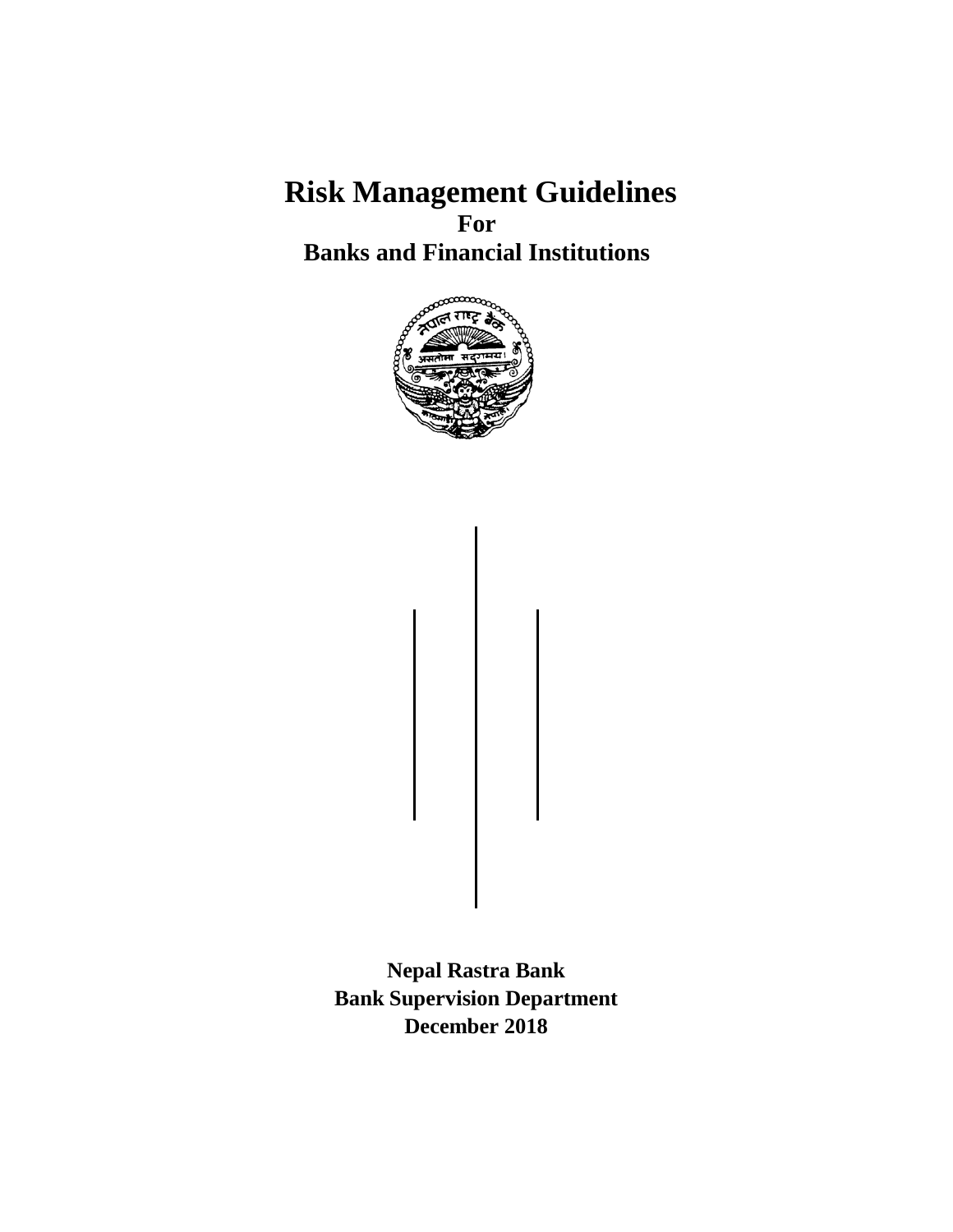# **Contents**

| 1.1 |  |
|-----|--|
|     |  |
|     |  |
|     |  |
|     |  |
|     |  |
|     |  |
|     |  |
|     |  |
|     |  |
|     |  |
|     |  |
|     |  |
|     |  |
|     |  |
|     |  |
|     |  |
|     |  |
|     |  |
|     |  |
|     |  |
|     |  |
|     |  |
|     |  |
|     |  |
|     |  |
|     |  |
|     |  |
|     |  |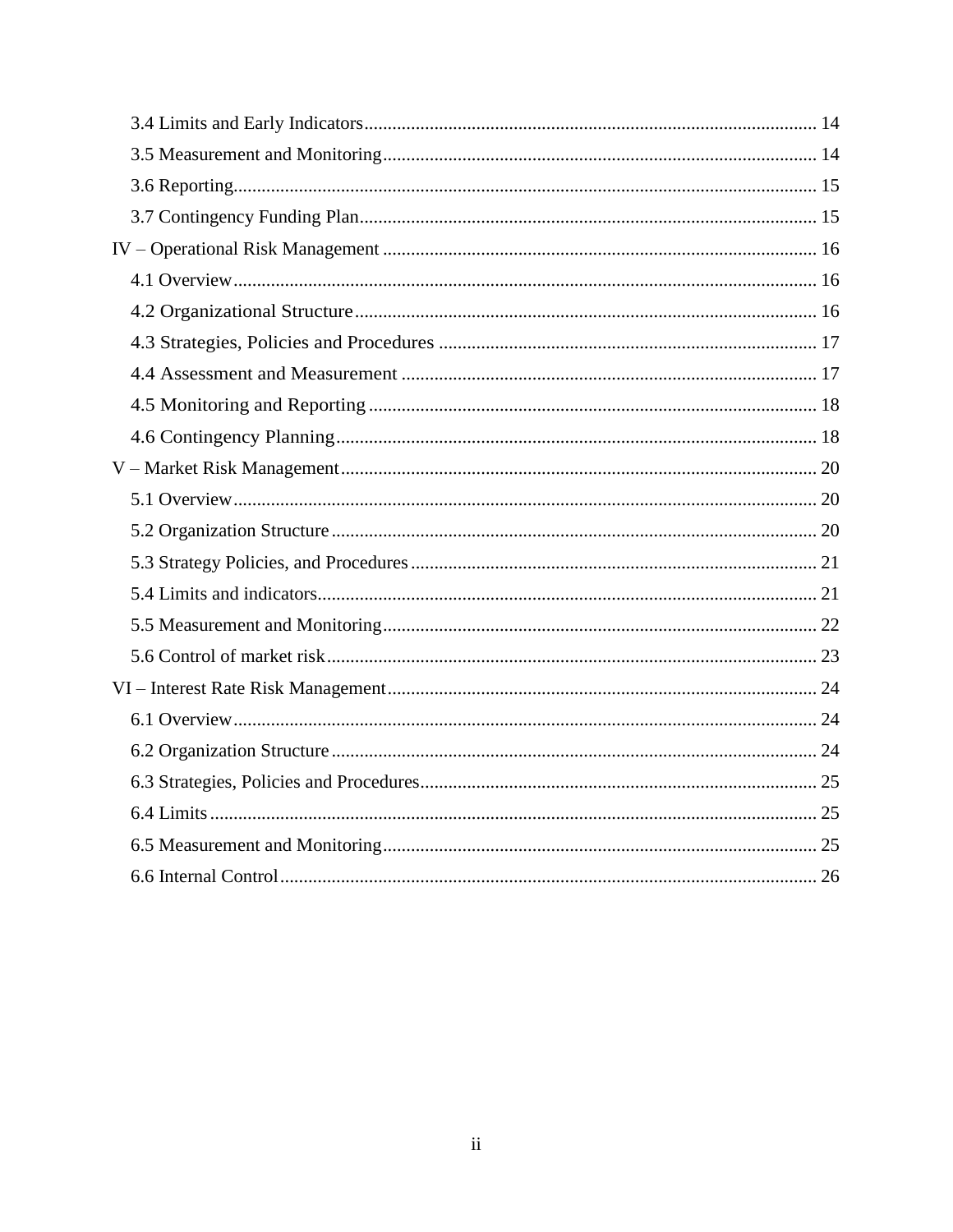# **I - Risk Management Guidelines**

#### <span id="page-3-1"></span><span id="page-3-0"></span>**1.1 Overview**

Taking risk is an integral part of financial intermediation and banking business. Failure to adequately assess and manage risks may lead to losses endangering the soundness of individual financial institutions and affecting the stability of the overall financial system.

In recent years, following the global financial crisis, risk management issues have received increasing attention of international supervisory bodies. While weak risk management has not been seen as a specific trigger for the financial crisis, it has been identified along with weak internal governance as an underlying factor. The risk management framework was often not sufficiently integrated within institutions, there was not a uniform methodology and the holistic view of all risks did not exist. Equally, where they existed, sound risk management practices helped institutions to weather financial crisis significantly better than others.

The setting of an appropriate strategy and risk tolerance/appetite levels, a holistic risk management approach and effective reporting lines to the management body in its management and supervisory functions, enable managers of financial institutions to take risks knowingly and treat risks where appropriate.

Risk management is a part of internal governance involving all areas of financial institutions. There is a strong link between good corporate governance and sound risk management. Without proper risk management, the various functions in a financial institution cannot work together to achieve the institution's objectives. It is an essential part of helping the financial institution grow and promote sustainability and resilience.

Following the financial crisis, risk management in financial institutions moved from a compliancedriven function toward a top level comprehensive activity relevant at the highest levels of decision making and strategy setting. While the extent of risk management function performed and structure kept in place depend on the size and complexity of individual financial institutions, risk management is most effective when basic principles and elements of risk management are applied consistently throughout the financial institution.

Risk management is a discipline at the core of every enterprise and encompasses all activities that affect its risk profile. However, this function needs not be uniform across all financial institutions. Risk management practices considered suitable for one institution may be inadequate for another. The definition of a sound or adequate risk management system is ever changing, as new technology accommodates innovation and better information and as market efficiency grows. Each financial institution should put in place a comprehensive risk management program tailored to its needs and the circumstances under which it operates.

#### <span id="page-3-2"></span>**1.2 Scope and Objectives of the Guidelines**

#### <span id="page-3-3"></span>**1.2.1 Scope**

Nepal Rastra Bank has issued forward these Guidelines to provide guidance to all financial institutions on minimum standards for risk management. These Guidelines are not intended to be so comprehensive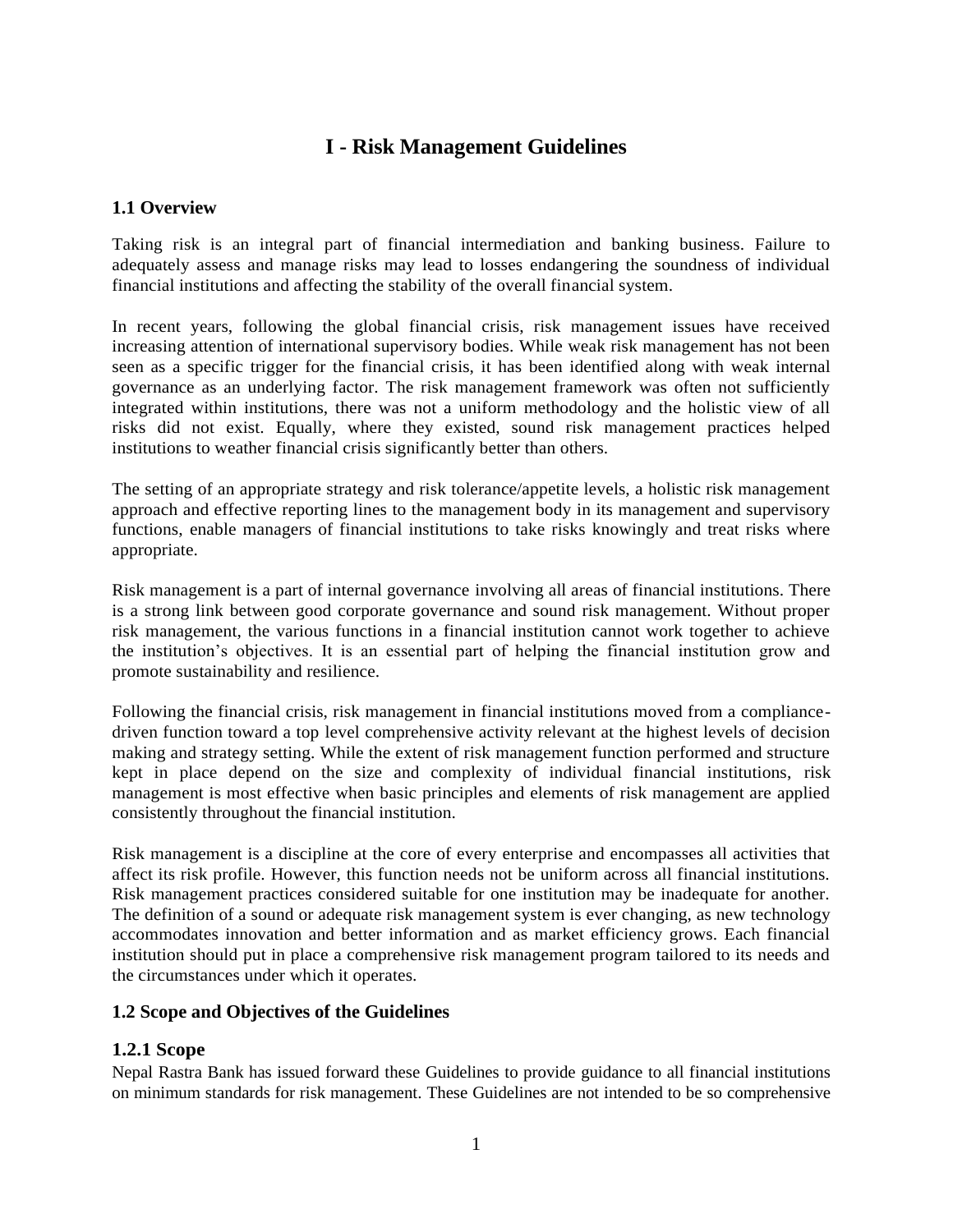as to cover each aspect of a financial institution's risk management activity. A financial institution may, depending on its size and complexity, establish a more sophisticated framework than outlined in this document. Financial institutions are in fact encouraged to self-assess their risk profile and operational context, and customize their risk management architecture and approach to attain organizational goals while meeting the minimum requirements standards set out in these Guidelines.

This Risk Management Guidelines contains details on management of six major risks: Credit Risk, Liquidity Risk, Operational Risk, Market Risk, Foreign Exchange Risk and Interest Rate Risk. Market Risk and Foreign Exchange Risk Management are included in the same section as foreign exchange risk is the only major market risk in the context of Nepalese banking industry.

## <span id="page-4-0"></span>**1.2.2 Objectives**

In publishing these guidelines, the objectives of the Nepal Rastra Bank are:

- To promote better risk culture at all levels of the financial institution.  $\bullet$
- To provide minimum standards for risk management practices.
- To improve financial soundness of individual financial institutions and stability of the overall financial sector.
- To encourage financial institutions to adopt and implement a sound risk management framework.
- To introduce important risk management tools and techniques for assessment and necessary treatment of various risks.

#### <span id="page-4-1"></span>**1.3 Dimensions of Risk Management**

#### <span id="page-4-2"></span>**1.3.1 Risk Culture**

Every financial institution should develop an integrated and institution-wide risk culture, based on a full understanding of the risks it faces and how they are managed, considering risk tolerance and appetite. Since the business of financial institutions involves risk taking, it is fundamental that risks are appropriately managed. **A sound and consistent risk culture throughout a financial institution is a key element of effective risk management.** An institution will develop its risk culture through policies, examples, communication, and training of staff regarding their responsibilities for risk. Every member of the financial institution should be fully aware of his or her responsibility regarding risk management. Risk management should not be confined to risk specialists or to control functions. Business and operational units, under the oversight of the management body, should be primarily responsible for managing risk on day-to-day basis, considering risk tolerance and risk appetite, and in line with the financial institution's risk policies and procedures.

**Risk culture and its impact on effective risk management must be a major concern for the board and senior management.** A sound risk culture encourages effective risk management, promotes sound risk-taking and ensures that risk-taking activities beyond the institution's risk appetite are recognized, assessed, reported, and addressed in a timely manner. Weaknesses in risk culture are often the root cause for occurrence of significant risk events, financial institution failures, and financial crisis.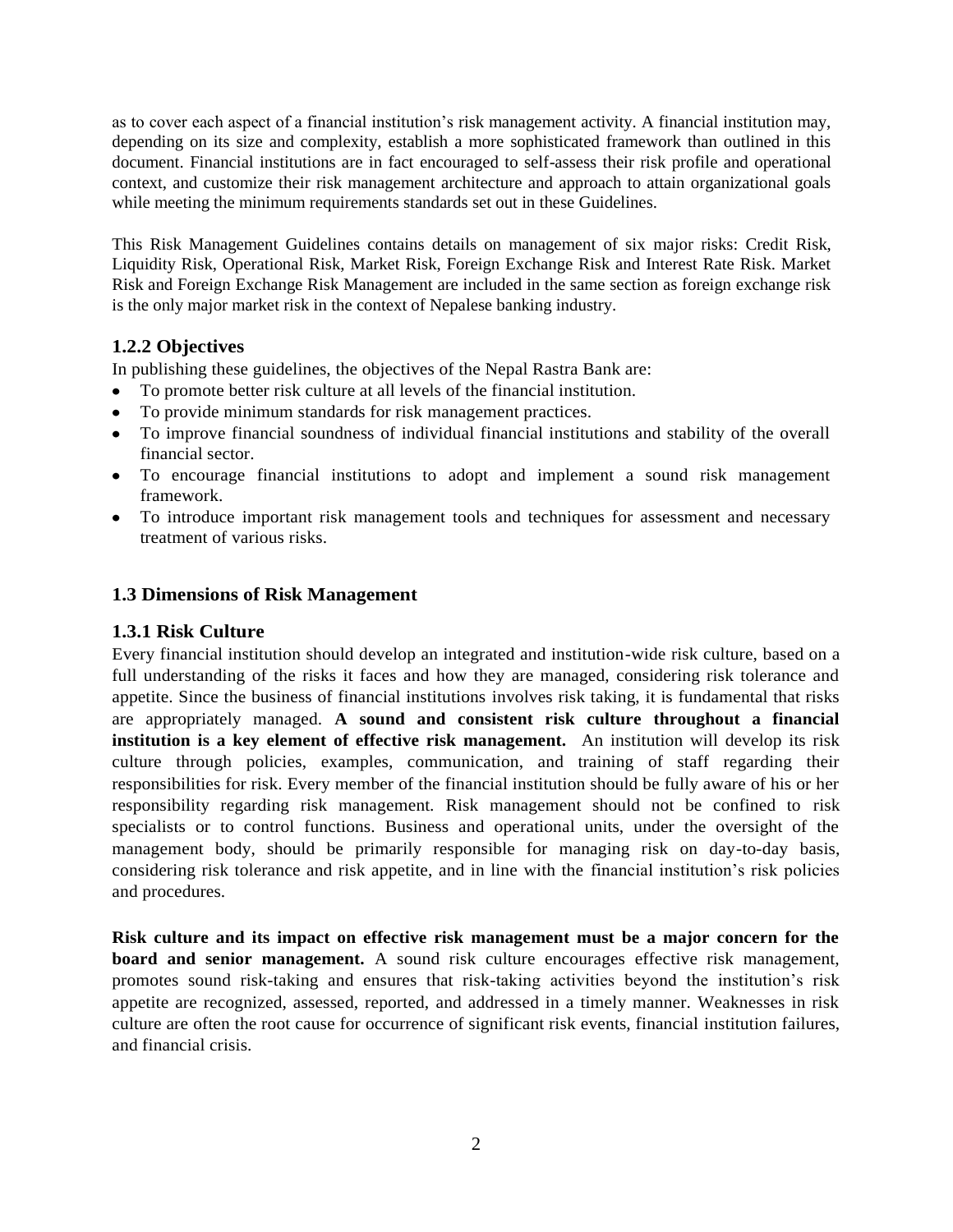**The top level of the institution sets the tone for the desired risk culture.** The risk culture can be strengthened through:

- Enabling an open and respectful atmosphere in which employees feel encouraged to speak up when observing new or excessive risks;
- Clarifying the range of acceptable risks using an embedded risk appetite statement and various forms of communication and training; and,
- Aligning incentives with objectives and clarifying how breaches in policies/procedures will be addressed.

## <span id="page-5-0"></span>**1.3.2 Risk Strategy and Risk Appetite**

Risk tolerance and risk appetite are terms often used interchangeably: risk appetite describes the absolute risks a financial institution is *a priori* open to take; while risk tolerance relates to the actual limits within its risk appetite that a financial institution pursues.

A financial institution's strategy details the long-term, and in some cases, short-term goals and objectives, as well as how progress toward their achievement is measured. Along with business goals, the financial institution must have risk goals and risk strategies which enable them to achieve the desired risk profile.

**The board of directors sets the strategies and the senior management is responsible for implementing those strategies and communicating them throughout the organization.** Risk appetite statement plays an important role in cascading the risk strategy down through the institution. It includes metrics and indicators in relation to specific risk types. The risk-appetite statement should be well-embedded and be consistent with the firm's capacity to take risk, taking into consideration the capital constraints, and potential profit and loss consequences.

A good practice includes the following:

- Regular review of risk appetite statement as a formal process;
- Top-down and bottom up processes to define risk metrics and risk appetite; and,
- Limit systems that are aligned with overall governance so that breaches are quickly flagged and appropriate counter-measures are taken.

#### <span id="page-5-1"></span>**1.3.3 Risk Governance and Organization**

**Risk governance refers to the structure, rules, processes, and mechanisms by which decisions about risks are taken and implemented.** It covers the questions about what risk management responsibilities lie at what levels and the ways the board influences risk-related decisions; and the role, structure, and staffing of risk organization. A good practice in this dimension is where the board has regular involvement on key risk issues, and risk management responsibilities are proportionate to the risks assumed at a particular level or unit.

**Risk governance should follow the three-lines-of-defense-model.** The first line of defense provides that the business and operation units of the institution have in place effective processes to identify, assess, measure, monitor, mitigate, and report on their risks. Each unit operates in accordance with the risk policies and delegated mandates. The units are responsible for having skills, operating procedures, systems, and controls in place to ensure their compliance with risk policies and mandates.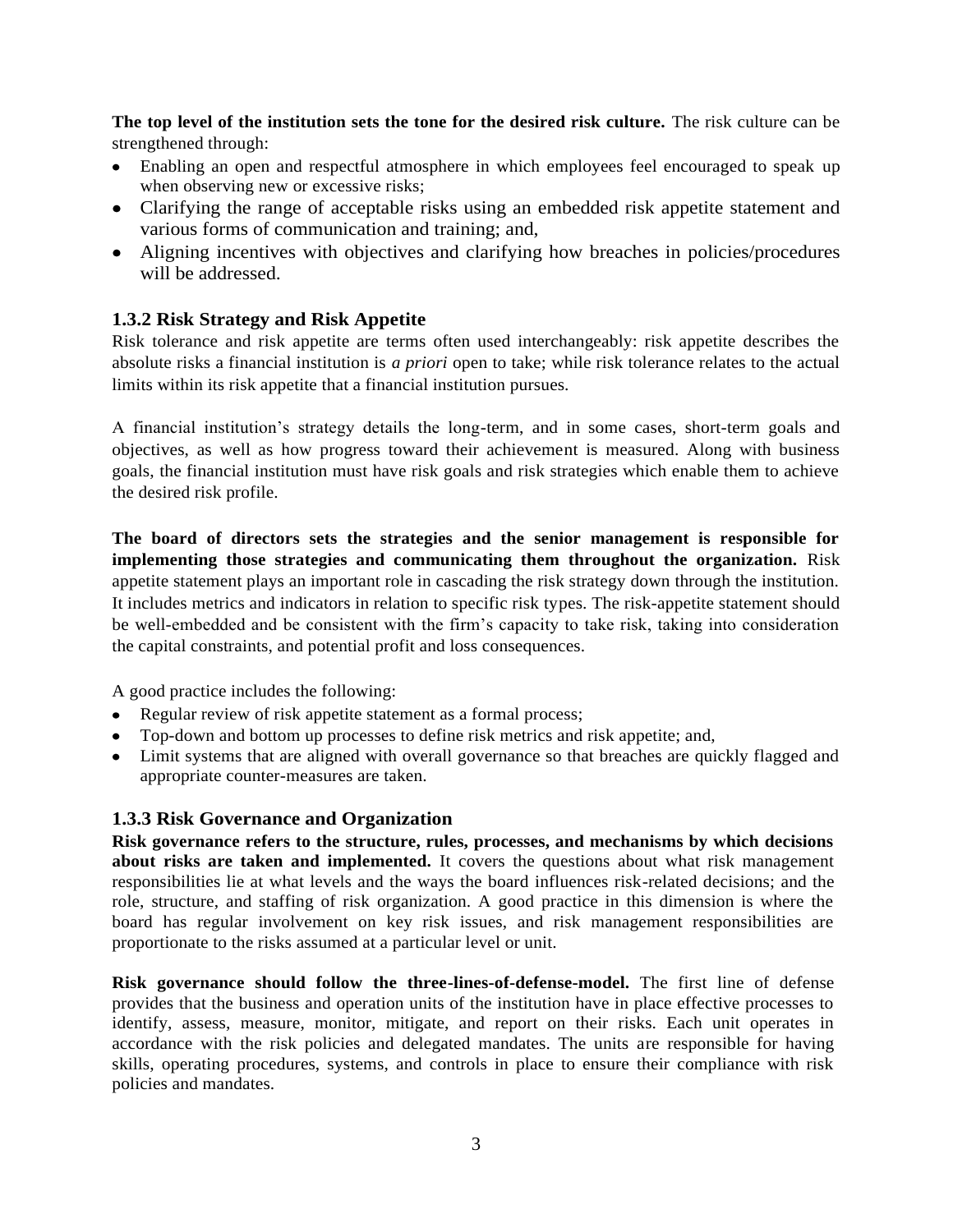The second line of defense relates to the appropriate Internal Control framework put in place to ensure effective and efficient operations, including the following;

- Adequate control of risks;
- Prudent conduct of business;
- Reliability of financial and non-financial information reported or disclosed (both internally and externally); and,
- Compliance with laws, regulations, supervisory requirements, and the institution's internal policies and procedures.

The Internal Control framework encompasses risk control function and compliance function, and should cover the whole organization, including the activities of all business, support, and control units. The risk management unit, generally headed by a Chief Risk Officer has the responsibility for recommending and monitoring the financial institution's risk appetite and policies, and for following up and reporting on risk related issues across all risk types.

The third line of defense consists of the financial institution's internal audit which performs independent periodic reviews of the first two lines of defense, provides assurance and informs the two first lines of strengths and potential weaknesses.

#### <span id="page-6-0"></span>**1.3.4 Risk Assessment and Treatment**

The ultimate responsibility for risk assessment lies solely with a financial institution: **it should evaluate its risks critically and not rely on external assessments**.

Risk management process is the systematic application of management policies, procedures and practices to the assessment, treatment, controlling, and monitoring of risk. The process should be an integral part of management, be embedded in the culture and practices, and should be tailored to the business processes of the organization.

Regardless of types of structure kept in place or strategies formulated by the financial institution, the risk management process should include proper risk assessment and treatment as described below.

#### Risk Assessment

Risk assessment is the overall process of risk identification, analysis, and evaluation.

Risk identification is the starting point for understanding and managing risks and/or crucial activities. Institutions should identify the nature of risk, sources of risk, cost of risk, areas of impacts, events, their causes, and their potential consequences. They must recognize and understand risks that may arise from both existing and new business initiatives. They should put in place adequate tools and techniques to identify risk because risks not identified at this stage will not be included in further analysis.

Risk analysis involves developing an understanding of the risk. It provides an input to risk evaluation and to decisions on the most appropriate strategies and techniques for risk treatment. The institution's risk analysis involves measuring risk by considering consequences of an unfavorable event and likelihood of such event occurring. Factors that affect consequences and likelihood should also be identified. Risk analysis can be undertaken with varying degrees of detail, depending on the nature of risk, severity of risk; and the information, data and resources available. **Analysis should be quantitative and qualitative in nature**. To the maximum possible extent, financial institutions should establish systems/models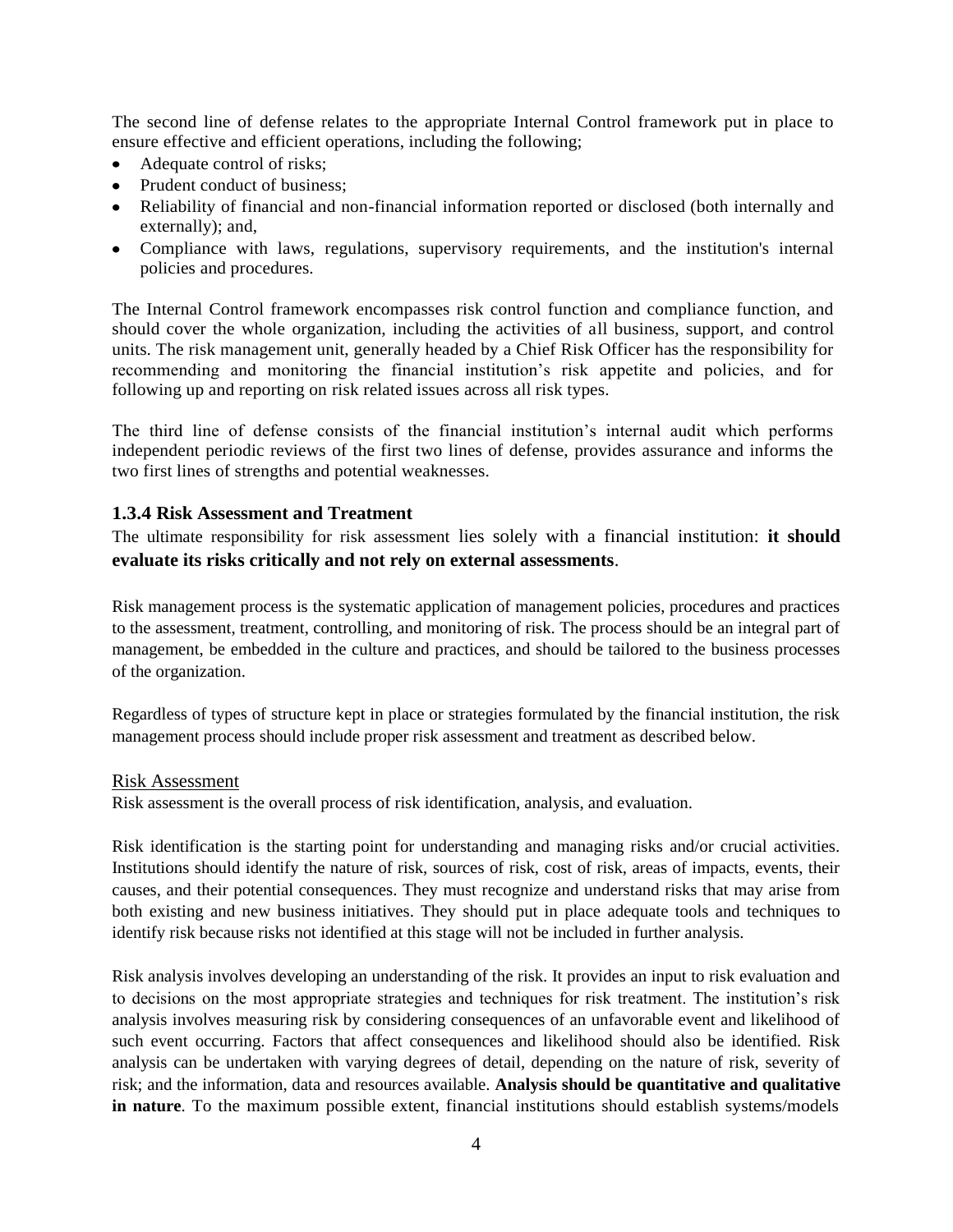that quantify their risks; however, in some risk categories, such as reputational and operational risks, quantification may be difficult and complex. When it is not possible to quantify risks, qualitative measures should be adopted to capture those risks.

Risk evaluation is undertaken to assist in making decisions, based upon the outcomes of risk analysis, about which risks need treatment and the priority for treatment implementation. Some risks need to be immediately addressed and should be brought to the attention of the management body promptly. Risk evaluation mainly involves comparing the level of risk found during the analysis process with the financial institution's risk appetite, risk tolerance level and regulatory limits. Based on this comparison, the need for appropriate treatment should be considered.

#### Risk Treatment

After the exposed risks are assessed, financial institutions should choose the best option to eliminate or mitigate unacceptable risks. Risk treatment options are not necessarily mutually exclusive or appropriate in all circumstances. The options can include the following and can be applied either individually or in combination:

- Avoiding the risk by deciding not to start or continue with the activity that gives rise to the risk.
- Accepting and retaining the risk by making informed decision and having plans for managing and funding the consequences of the risk if it occurs.
- Reducing the likelihood of the risk through staff training, changing procedures, or by reducing the impact through diversifying credit portfolio, setting up off-site data backup etc.
- Sharing the risk with another party or parties through insurance, consortium financing, etc.  $\bullet$

Selecting the most appropriate risk treatment option involves balancing the costs and efforts of implementation against the benefits derived, regarding legal, regulatory, and other requirements.

One of the most important ways for financial institutions to address risks is to put in place adequate risk control mechanisms. The institution should establish and communicate risk limits through policies, standards and procedures that define responsibilities and authority. These limits will help the concerned parties know when the risk becomes unacceptable and align their actions and behaviors with the institution's set risk appetite, risk tolerance, and strategy.

Monitoring and review need to be integral parts of the risk treatment plan to ensure that measures remain effective. The institution's monitoring and review processes should encompass all aspects of risk management process for the purposes of:

- Detection of changing risk sources and factors within and outside the institution,
- Obtaining further information to improve risk assessment,
- Ensuring that controls are effective and efficient in both design and operation,
- Analyzing and learning lessons from events, trends etc., and
- Identifying emerging risks.

## <span id="page-7-0"></span>**1.4 Risk Management Framework**

A financial institution's risk management framework shall include in its foundation policies, procedures, limits, and controls. This foundation provides adequate, timely, and continuous identification, assessment, measurement, monitoring, mitigation, and reporting of risks posed by its activities at the business line and institution-wide levels.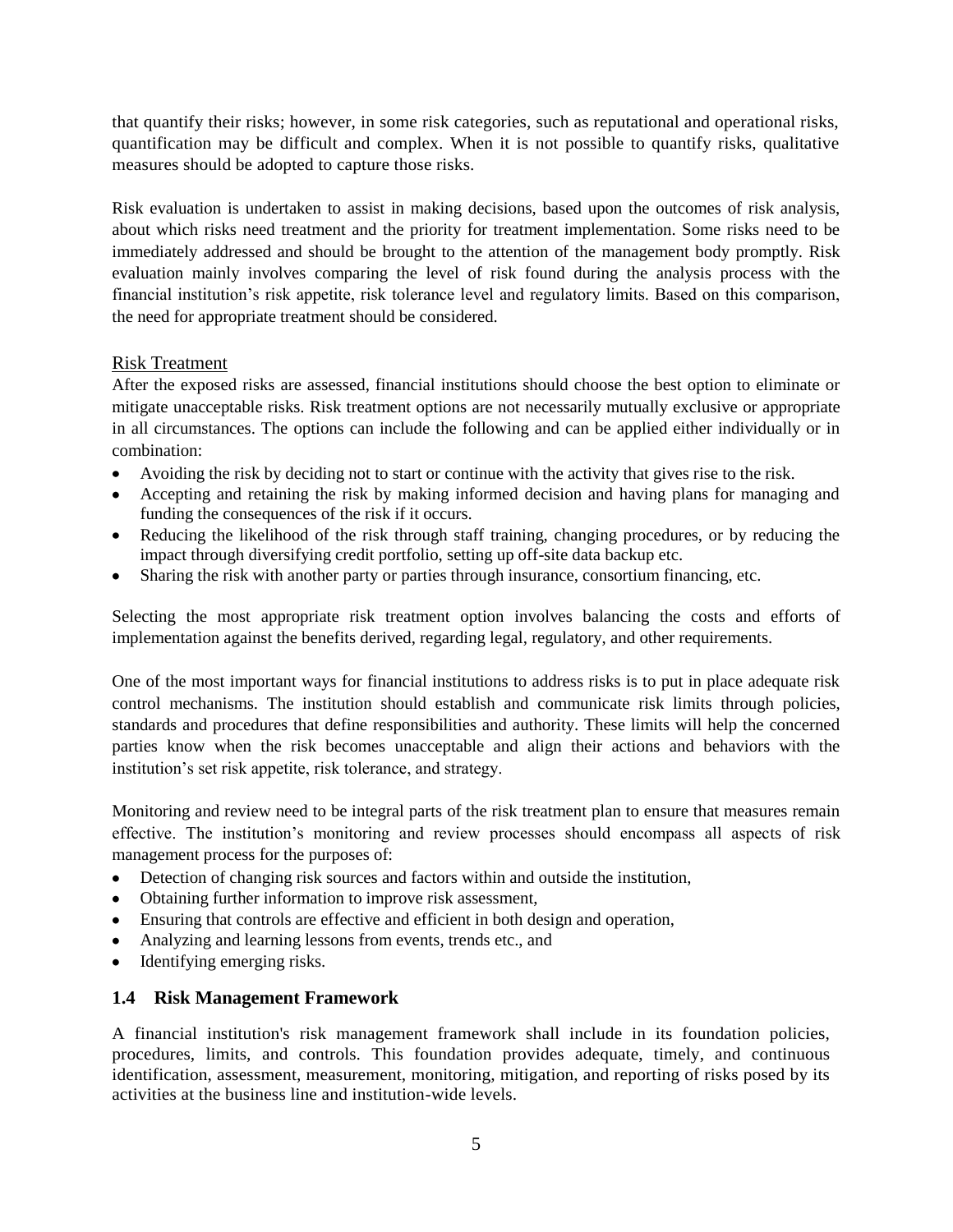The success of risk management in financial institutions will depend on the effectiveness of the risk management framework providing the foundation and arrangements that are put in place throughout the organization at all levels. The framework should be comprehensive enough to capture all the material risks to which the institution is exposed. It should facilitate processes for assessment and necessary treatment of these risks. The minimum standards of a sound risk management system include the following elements.

#### <span id="page-8-0"></span>**1.4.1 Active Board and Senior Management Oversight**

The introduction of risk management and ensuring its ongoing effectiveness must come from the top level of the institution. As the board of directors has the ultimate responsibility for the risks taken by the financial institution, **it must define the risk appetite and risk tolerance, and set risk strategies.** It is responsible for understanding the nature of risks significant to the institution and for ensuring that management is taking necessary steps to implement those strategies and manage accompanying risks.

While the overall responsibility for risk management is recognized to rest with the board of directors, **it is the duty of senior management to transform the strategies into operational policies, procedures, and processes for effective risk management.** The senior management should be fully aware of the activities undertaken by the institution that could expose it to various risks. It should possess necessary knowledge and skills to be able to align the risk levels with the board's strategies through risk assessment and treatment. Top management should be aware of the financial institution's risk profile on an ongoing basis and should regularly report it to the board or a board level committee for review.

#### <span id="page-8-1"></span>**1.4.2 Risk Management Department(s) and Various Committees**

Financial institutions must have an independent risk management department. As necessary, it may have separate risk management divisions or units within the risk department for overseeing each key risk area. The main functions of the department/units include the following:

- managing the process for developing risk policies and procedures,
- coordinating with business users to prepare functional specifications,
- preparing and forwarding risk reports, and  $\bullet$
- assisting in the implementation of all aspects of the risk function.

The risk management function should be functionally and hierarchically independent from business and other operation functions. The officials who take and own risks should not be given responsibility for monitoring and evaluating their risks. The Chief Risk Officer leading the independent risk management department should have sufficient stature, authority and seniority. He or she should have direct access to the board of directors and should make direct reports to the board or its Risk Management Committee. Safeguards against conflict of interest should be put in place to maintain independence of the risk management function.

The risk management function should be provided with sufficient resources. The risk management department should have sufficient number of personnel who possess the needed experience and qualifications, including market and product knowledge and command of risk discipline. Likewise, adequate budget should be allocated to this function to enable it carry out its crucial function effectively.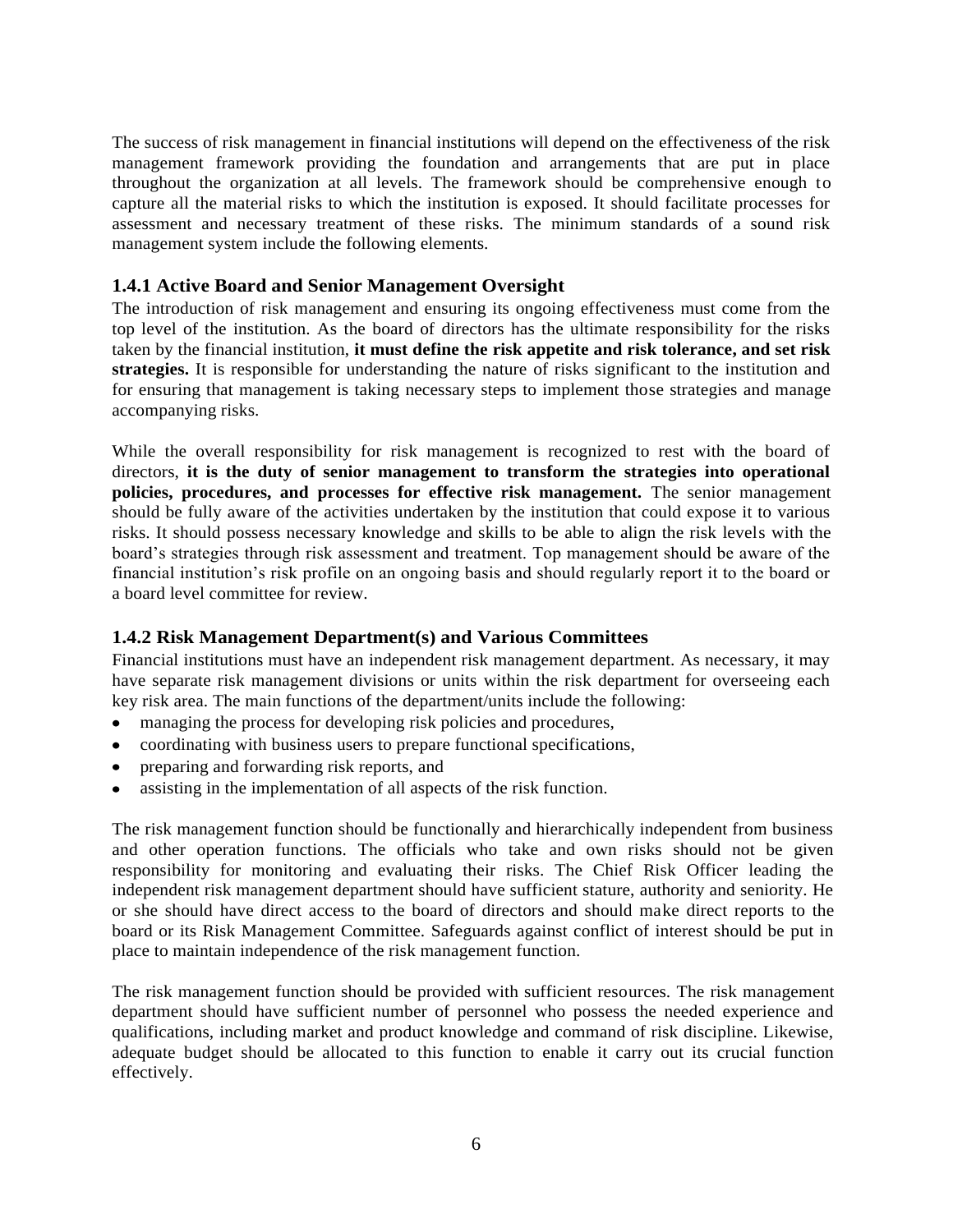Depending upon the size and complexity of the financial institution, various committees and subcommittees may be set up for monitoring and controlling risks. These include board's Risk Management Committee and management committees such as Credit Risk Management Committee, Asset Liability Management Committee (ALCO), Compensation Committee, etc.

#### <span id="page-9-0"></span>**1.4.3 Policies and Procedures**

The board of directors and senior management must formulate and implement risk management policies and procedures to deal with various risks that arise from the financial institution's business and operational activities. The financial institution's policies and more detailed procedures should provide guidance for the day-to-day implementation of broad risk strategies, and generally should include limits designed to shield the institution from imprudent and unwarranted risks. These policies and procedures include not only those relevant to specific risk areas like Credit Policy, Liquidity Management Policy, and Operational Risk Management Policy, but also those related to the overall risk management.

The management body should review risk policies, procedures, and limits in a timely manner and update them when necessary. Further, independent assurance from internal audit about the efficacy of these policies should also be obtained.

#### <span id="page-9-1"></span>**1.4.4 Appropriate Management Information System (MIS)**

Effective MIS is necessary for adequate risk monitoring and reporting. When MIS can generate key risk indicators in the form of accessible reports in a timely manner, then risk managers can monitor the risk levels continuously and inform senior management and board as necessary or as required. These reports may include daily or weekly liquidity gap reports, list of loans of significance (troubled, large, maturing, etc.), etc. The MIS should be able to produce reports in accordance with regulatory requirements.

In addition to regular reporting, there should be a system to address any exceptions observed. Further, there should be an explicit procedure regarding measures to be taken to address such deviations.

#### <span id="page-9-2"></span>**1.4.5 Comprehensive Internal Controls and Limits**

Internal control plays a critical role in managing risks of a financial institution. With comprehensive internal control structure in place, management will be better able to contain risks within the level commensurate with the institution's risk appetite, risk tolerance, and strategy. An effective internal control system enforces the official lines of authority and provides for appropriate separation of duties. A major part of the internal control structure is the establishment of limits such as limits on liquidity, officer limits, and limits on non-performing assets. These limits ensure that the financial institution's management does not take excessive risks while pursuing business targets.

The financial institution's internal control system should be adequately tested and reviewed by its internal audit. The coverage, procedures, and findings of the audit regarding the internal controls should be adequately reviewed by the Audit Committee and any material weakness found should be addressed promptly and appropriately.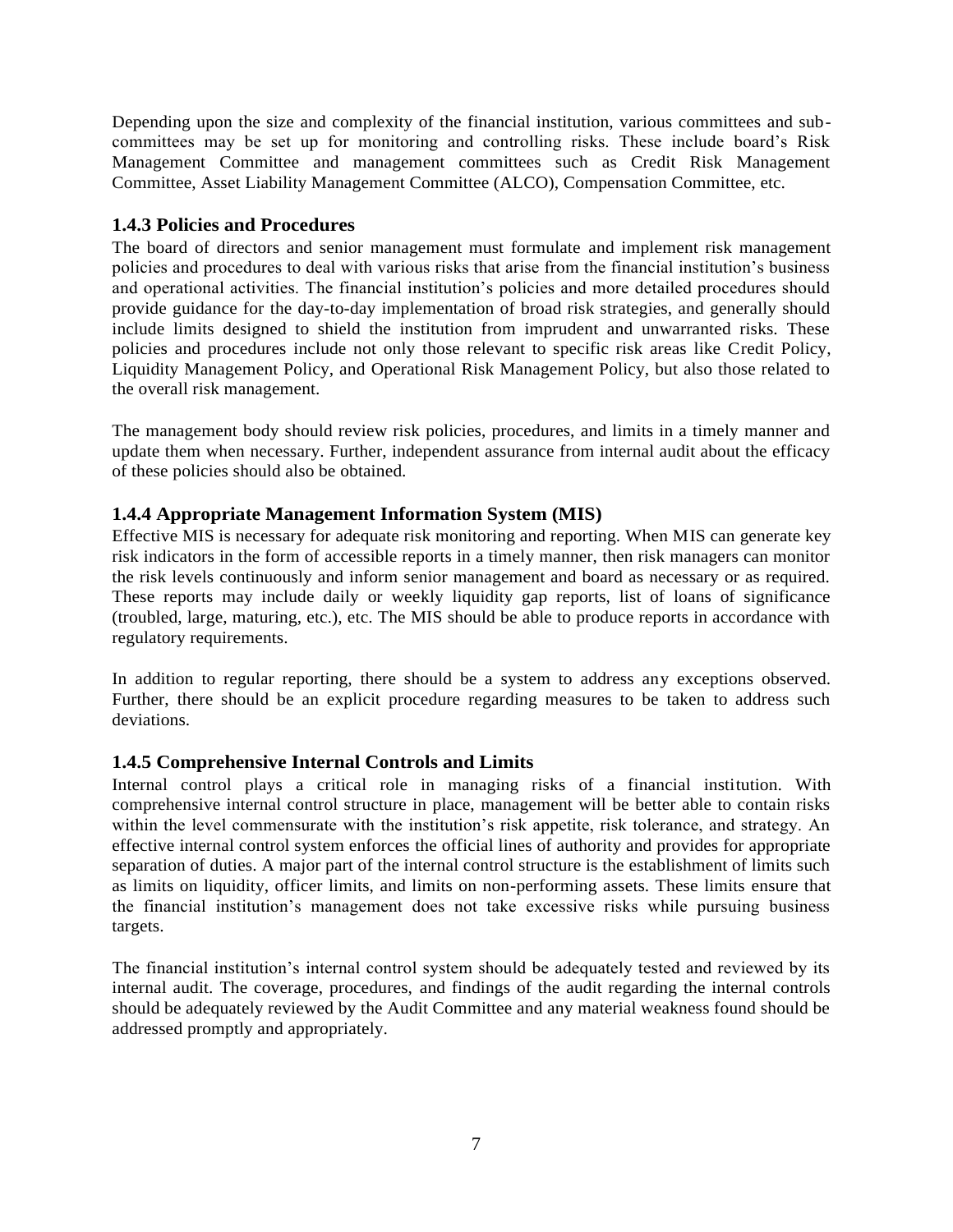# **II – Credit Risk Management**

#### <span id="page-10-1"></span><span id="page-10-0"></span>**2.1 Overview**

Credit risk is the risk that a borrower or counterparty will fail to meet their obligations according to the agreed terms, resulting in economic loss to the financial institution. While loans are the largest source of credit risk, other sources of credit risk exist throughout the activities of a financial institution, including in the trading book, and both on and off the balance sheet.

Given the significant weight of the credit risk in the risk profile of banks and other credit institutions, robust arrangements to manage and control this risk should be put in place. The effective management of credit risk is a critical component of a comprehensive approach to risk management. Appropriate governance, processes, and internal controls should exist for accepting, managing and monitoring credit risk, on a group and solo basis, in a manner commensurate with the nature, scale and complexity of the financial institution's activities. Financial institutions must have sound procedures for valuing their credit exposures, which requires the existence of consistent provisioning policies. They should have a forward-looking perspective to evaluate if the arrangements in place are adequate to cope with the credit risk they might be exposed to in the foreseeable future.

In this section, we will discuss the components of an appropriate credit risk management: organizational structure; credit strategies, policies, and procedures; limits and indicators; credit granting process; credit administration, measurement and monitoring processes; credit risk mitigation techniques; and controls of credit risk.

## <span id="page-10-2"></span>**2.2 Appropriate Organizational Structure**

- Organizational structures vary according to the size, complexity and diversification of financial institutions' activities. However, whatever the structure in place, it is important that it facilitates effective management oversight and proper execution of credit risk management and control processes.
- There should be segregation of duties regarding various credit-related functions, such as credit assessment, analysis, approval, disbursement, administration, and monitoring. For large banks, different units should be established to perform each function. However, in smaller banks where it may not be possible to adequately staff different units, the structure in place should ensure that conflict of interests between these functions are identified and managed and that sufficient checks and balances are in place even if they are within the same unit.
- Bank should have a Credit Risk Management Function independent of the risk-taking units. This Credit Risk Management Function should have the power to challenge and, if necessary, escalate its concerns to senior management, in relation to development of the credit risk management framework. This function should be separated from other credit related functions and must be kept under the Chief Risk Officer, or similar authority or person (second line of defense).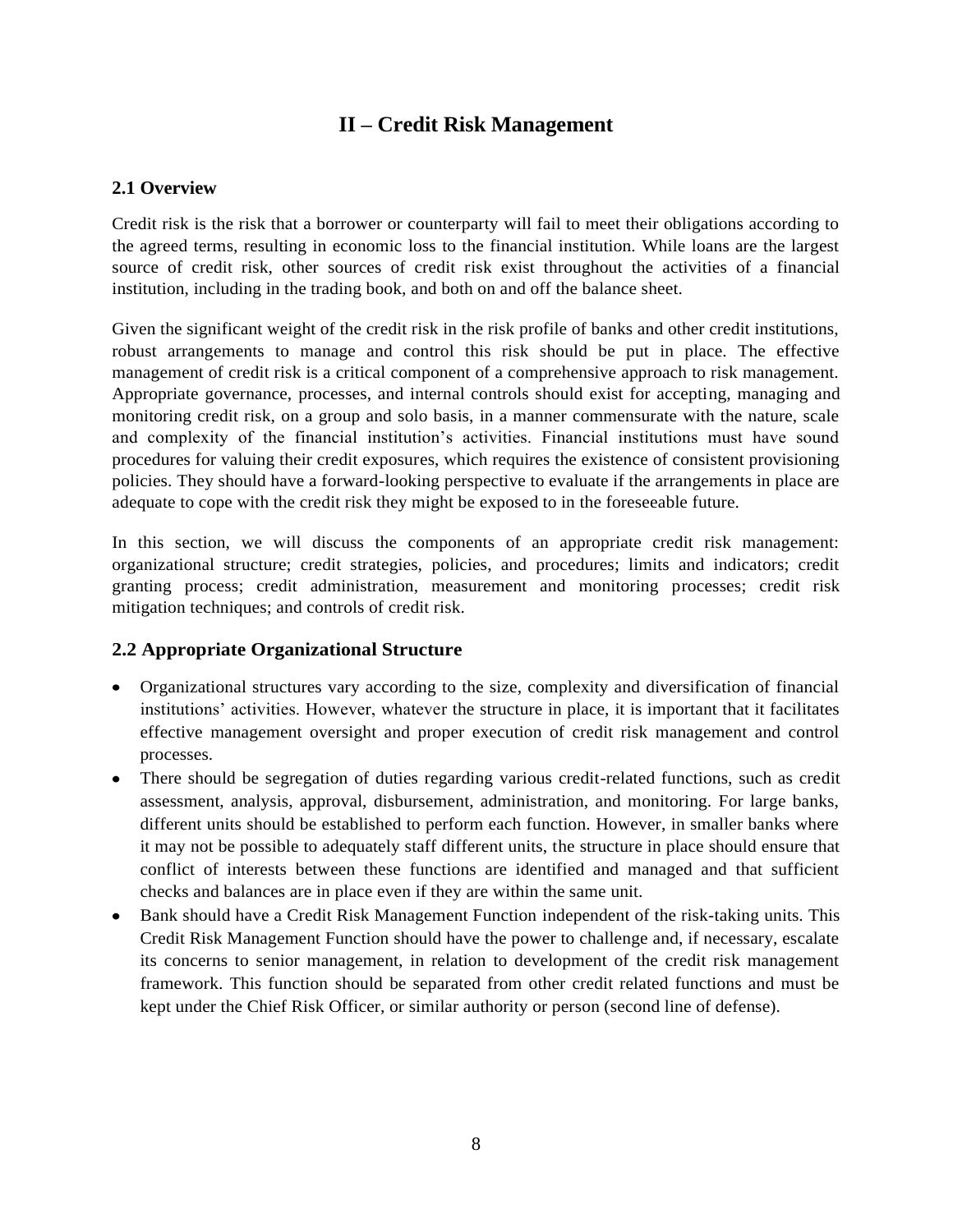#### <span id="page-11-0"></span>**2.3 Credit Risk Strategies, Policies and Procedures**

- Credit risk strategy should include an assessment of the credit risk profile of the bank and a statement of the bank's appetite to take credit risk for each activity type, product type (such as working capital, consumer loan, fixed-term, etc.), economic sector (such as real estate, construction, retail), geographical location, etc. The credit risk strategy should be communicated through the organization and periodically reviewed at board or management level.
- Credit strategy should include the identification of target markets and overall characteristics that the bank would want to achieve in its credit portfolio, including levels of diversification and concentration tolerances. The strategy should not consider only target markets but be developed based on the internal strength of the organization. Finally, the credit risk strategy should provide continuity in approach and consider cyclical aspects of the country's economy and the resulting shifts in composition and quality of overall credit portfolio.
- There should be policies in place regarding the information and documentation needed to approve new loans, renew existing ones and/or change the terms and conditions of previously approved credits.
- For each type of loan, credit policies and procedures should define criteria for granting loans in a safe and sound manner including, but not limited to:
	- $\triangleright$  Purpose of credit and source of repayment,
	- $\triangleright$  Collection of relevant information based on the different client risk profiles,
	- $\triangleright$  Use of adequate tools such as scoring or internal rating systems,
	- Analysis of borrower's repayment history (including, when possible, that in other banks), as well as current and future capacity to repay, based on historical financial trends and future cash flow projections,
	- $\triangleright$  For commercial credits, the borrower's business expertise and the condition of the borrower's economic sector and its position within that sector
	- $\triangleright$  Net worth of the borrower and personal guarantors,
	- $\triangleright$  The proposed terms, conditions, and covenants of the credit agreement,
	- $\triangleright$  Collateral and its sensitivity to economic and market developments,
	- $\triangleright$  Adequacy, enforceability, and liquidity status of collaterals, as well as the practical aspects of their mobilization.
- Credit policies must address credit risk in all the bank's activities, at both individual and portfolio levels. Such policies should be clearly defined, consistent with the credit strategy, comply with regulatory requirements, international standards and banking practices, and be adequate for the nature and complexity of the bank's activities.
- Policies and procedures should clearly specify for the diverse types of loans the actions the concerned staff of various functions involved must take to evaluate and approve the credit proposals, and monitor credit relationships.
- Credit policies must include clear provisions regarding credit approving authority, defining delegations and exceptions or waivers, and their implementation. Delegation of authority must always be clearly spell out, considering knowledge and experience.
- Bank must have a well-defined policy regarding collateral, including types of collaterals accepted, haircuts, and maximum loan to value (LTV) for each type of products in relation to the collateral.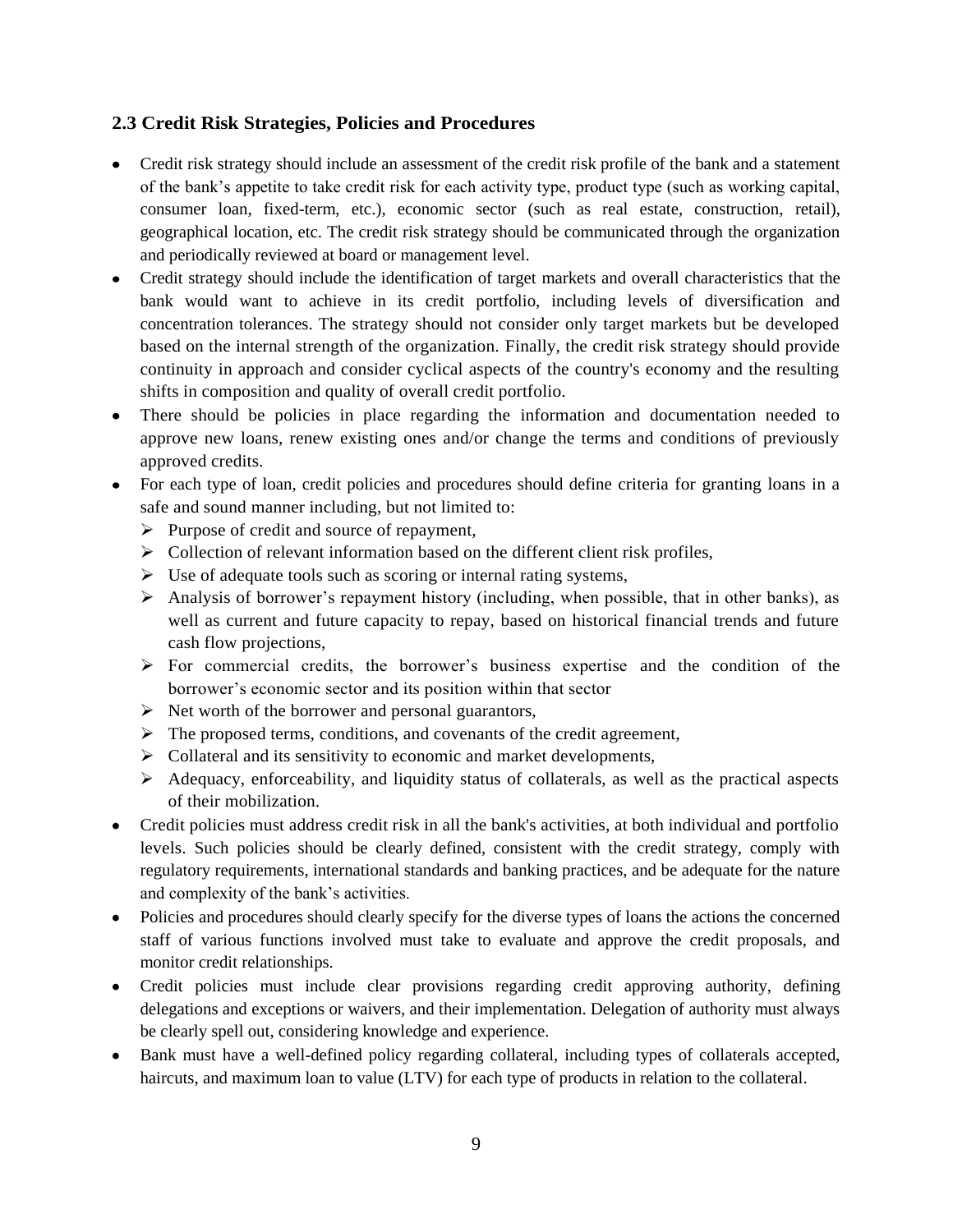## <span id="page-12-0"></span>**2.4 Credit Limits and Indicators**

- To ensure diversification of risks and limit concentration risk, limits on credit exposures should be set for all relevant activities. They may include:
	- $\triangleright$  Limits on exposure to specific activities or type of products, including off-balance sheet products;
	- $\triangleright$  Limits on single counterparties and groups of connected counterparties, including other banks and financial institutions, domestic and foreign;
	- $\triangleright$  Limits on specific industries and/or economic sectors/ sub-sectors;
	- $\triangleright$  Limits on exposure to types of collateral;
	- $\triangleright$  Limits on exposures to related parties;
	- $\triangleright$  Limits on branches and/or exposures to geographic regions, including other countries;
	- $\triangleright$  Limits on the credit that may be granted by approving managers.
- These limits should be reviewed and updated periodically, and at least once a year. In addition, banks should consider the results of stress testing in the overall limit setting and monitoring process.
- In addition to setting limits, banks should use early warning indicators to signal at an early stage where there is increased exposure to specific components of credit risk, and should respond to these indicators by assessing whether they point to potential problems in credit quality.

# <span id="page-12-1"></span>**2.5 Credit Granting Processes**

Granting of credit should follow predetermined processes:

- Assessment: credit proposal assessments should be performed at relevant level according to the bank's organization and structure. Credit assessment should follow procedures, methodology and operating guidelines describing the necessary nature and extent of due diligence and collection of relevant supporting documents and information based on their risk profiles.
- Review: before submitting them to the approval person, unit and/or committee, the bank should undertake a review and analysis of loan proposals by a person independent from the initial assessment. While the credit risk management department/unit should generally be given responsibility to organize such review, in smaller organizations an independent review could be done by any appropriate official not involved in credit appraisal and approval process.
- Approval: the designated level of approving authority takes the approval decision, including the approval of specific terms and conditions, based on the initial credit assessment, independent review and analysis.
- Disbursement: following the notification of the approval decision, disbursement is made by the designated unit/person, following procedures to ensure that all terms and conditions are verified and guarantees, if any, are taken.
- Administration: the credit administration function is responsible for maintaining credit files and ensuring they are kept up to date, and for follow-up on necessary actions (renewal notices, updating information, etc.).

## <span id="page-12-2"></span>**2.6 Credit Risk Monitoring**

- Monitoring of credit risk should be performed by the Credit Risk Management Function without any influence of the risk-taking units.
- Banks should have in place a methodology to adequately classify their credit risk, at bank, portfolio and borrower level. The classification of the credit risk should use quantitative and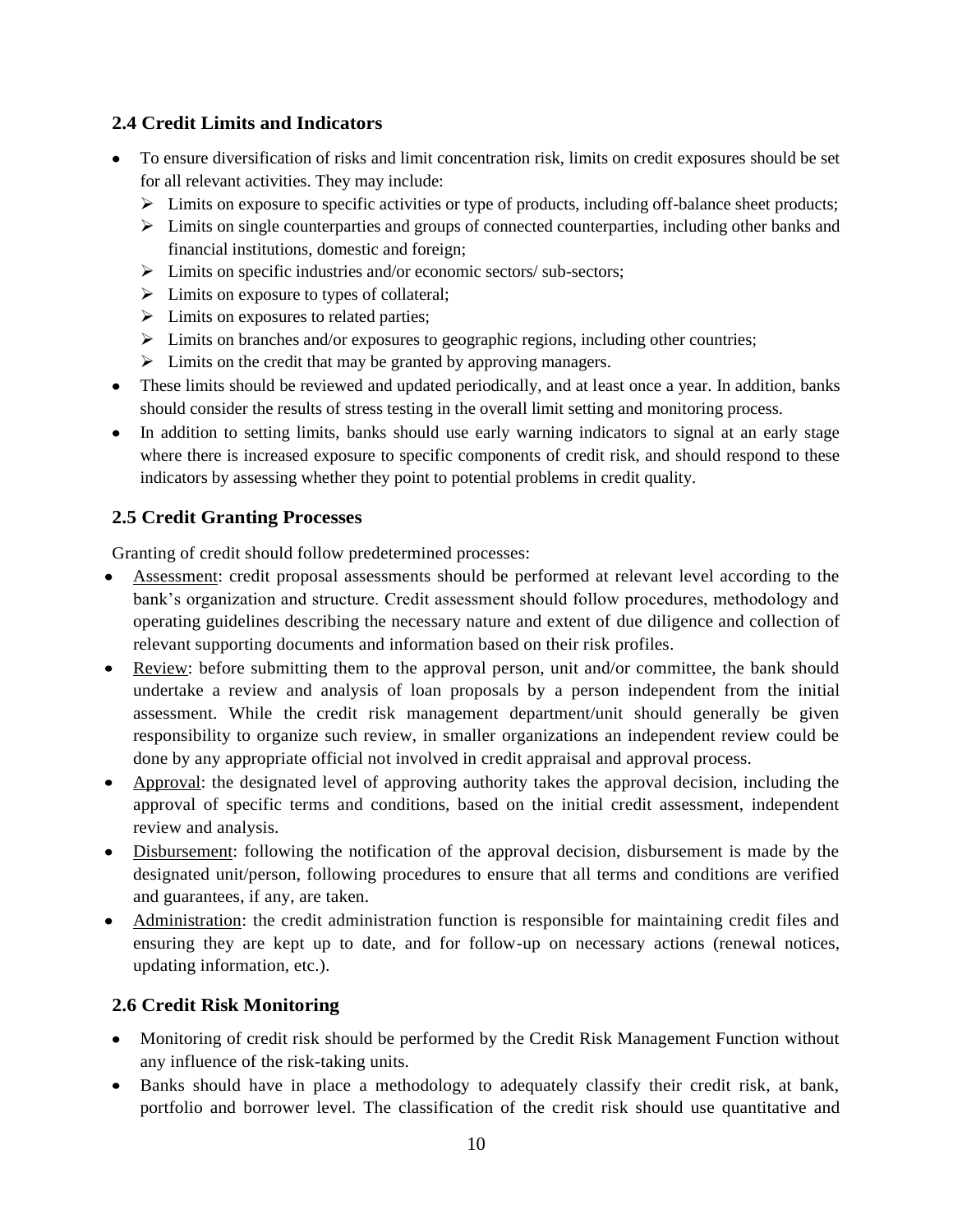qualitative criteria, follow a graduation of the different level of inherent risk and with appropriate actions consistent with the level of risk identified.

- A valuable tool in monitoring the quality of individual loans, as well as the total portfolio, is the use of internal rating systems (IRR) which help the financial institution to differentiate between the different credit exposures in its portfolio, determine the portfolio's characteristics (concentration, problem loan, etc.) and verify the accuracy of the provisions.
- Banks should monitor quality of the credit relationships on an on-going basis and keep updated information on their credit portfolios, and on the risk profiles and situation of the borrowers. This includes timely collection and regular review of financial information, including audited annual financial statements.
- Business borrowers should also be monitored through on-site visits, while repayment capacities of individual customers should be updated regularly for early identification of any adverse developments that may affect repayment of loans.

# <span id="page-13-0"></span>**2.7 Remedial actions**

- Banks should have effective processes and procedures in place for the early implementation of remedial actions on deteriorating credits and management of problem loans, including assessing the appropriate legal actions.
- Appropriate remedial measures should be taken without delay, including requiring additional or increased guarantees.
- Rescheduling may be appropriate. It involves changing the tenure of loans, repayment schedules, and interest rates and is generally to be agreed when the loan is performing but the borrower's needs have changed; where used as a remedial action, it must follow a specific approval process that includes a justification for how it will improve repayment prospects.
- Restructuring includes all aspects of rescheduling and looking at the relationship with completely new dimension requiring additional documents and fresh credit assessment. Where used as a remedial action, it must follow a specific approval process.
- Neither rescheduling nor restructuring should be used by way of forbearance.

# <span id="page-13-1"></span>**2.8 Recovery process**

- When rescheduling and restructuring are not options or fail to improve the situation, problem loans should be dealt by a **specialized recovery unit**. This unit should make proactive efforts in dealing with problem borrowers.
- When all efforts fail, banks should write-off loans and liquidate collateral to minimize cost.
- Such process should be strictly monitored, require specific level of approval, and specific information to the board and the NRB.

# <span id="page-13-2"></span>**2.9 Provisioning Process**

Banks should have and document a sound loss methodology, including credit risk assessment policies, procedures and controls, to identify troubled exposures and determine loss provisioning in a timely manner.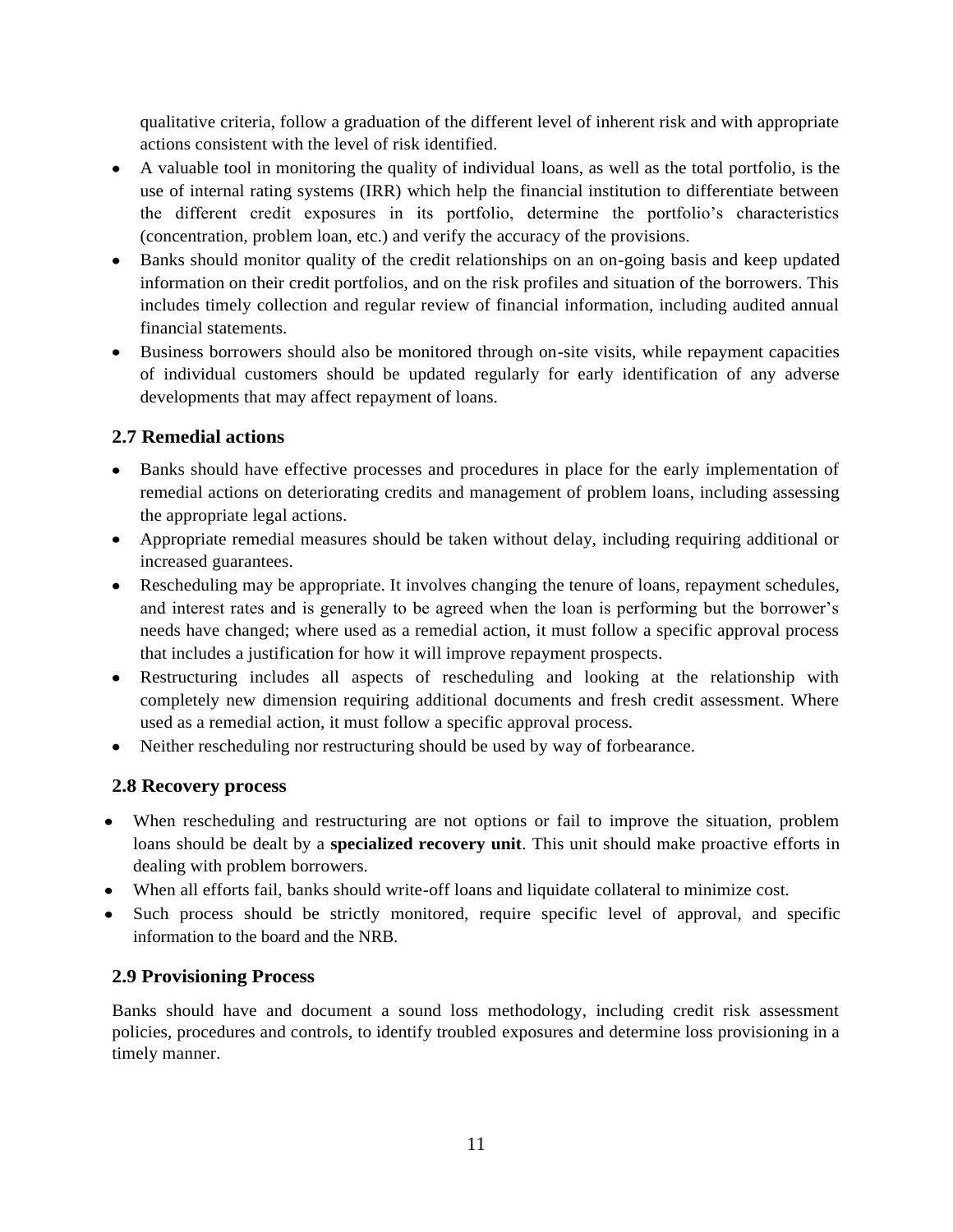# **III – Liquidity and Funding Risk Management**

## <span id="page-14-1"></span><span id="page-14-0"></span>**3.1 Overview**

Liquidity risk is the risk that a financial institution loses its ability to fund its assets or to meet its obligations as they come due without incurring unacceptable cost or losses.

Liquidity risk encompasses various aspects:

- Intraday liquidity risk is the risk the financial institution becomes unable to settle its financial obligations in due time during the day;
- Funding liquidity risk is the risk that the financial institution is unable to settle obligations when due without seriously affecting either its daily operations or financial condition. Funding liquidity risk derives from a maturity gap between assets and funding, resulting from the maturity transformation embedded in commercial banking business.
- Market liquidity risk is the risk that a financial institution cannot easily cover its liquidity needs by liquidating a position through securities lending or selling at the market price because of inadequate market depth, price deterioration or market disruption. Market liquidity risk materializes in asset and derivative markets;
- Funding cost risk is the risk that a financial institution can replace maturing funding only at higher costs to fund its assets.

Virtually every financial transaction or commitment has implications for a bank's liquidity risk. Unstable deposits or unexpected withdrawal of deposits is a major cause of liquidity risk. Unplanned expansion of credit may also be a source of such risk. Further, off-balance sheet commitments and other contingent liabilities including undrawn loan commitments may have serious impact on a bank's liquidity risk.

From a management point of view, under the oversight of the Asset-Liability Committee (ALCO), the funding liquidity risk is split between short-term liquidity risk (up to one year with a strong focus on the period up to one month) which is generally managed by the treasury department and/or the treasury committee of the financial institution, and long-term liquidity risk (beyond one year) which is generally managed by the asset liquidity management (ALM) department.

There are no specific ratios covering the periods under one month, between one month and one year, or intraday liquidity but financial institutions should monitor their liquidity and funding position over the whole spectrum of maturities from the shortest to the longest.

For effective liquidity risk management, a financial institution needs an appropriate organizational structure; strategies, policies, and procedures; limits and indicators; and monitoring and reporting mechanisms. In addition, it will need an adequate information system to ensure effective monitoring of its liquidity, including a cushion of unencumbered, high quality liquid assets, to withstand a range of stress events, including those involving the loss or impairment of both secured and unsecured funding sources.

## <span id="page-14-2"></span>**3.2 Organizational Structure**

The liquidity risk management and control functions should be part of an organizational framework with clearly defined tasks and responsibilities, including those units or committees which are integrated in the monitoring and decision processes in charge of reviewing the risk profile and approving the risk strategy and appetite.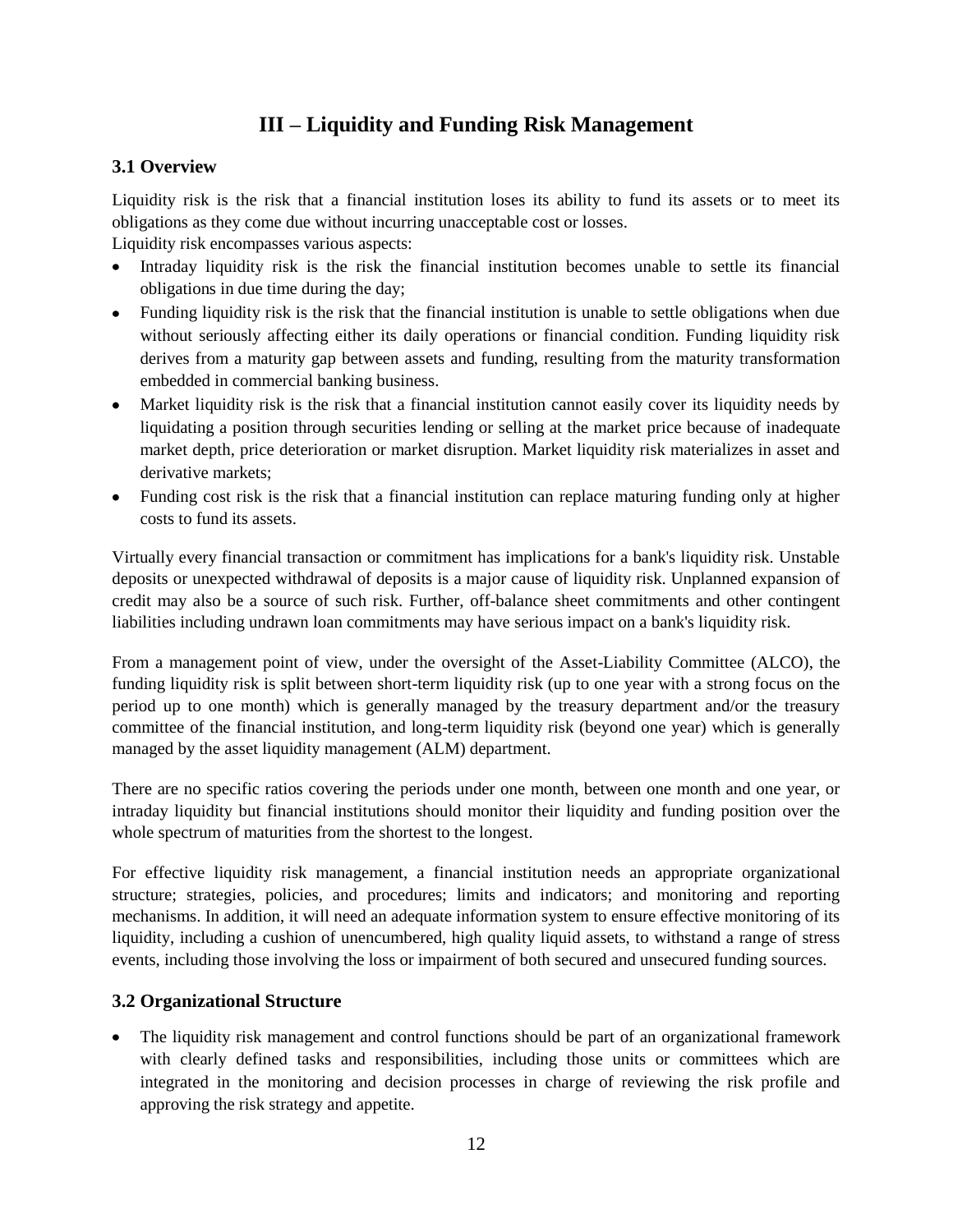- To establish a robust liquidity risk management framework, a bank should put in place organizational structure that is well integrated into bank-wide risk management process and is based on the three lines of defense approach.
- The Liquidity Risk Management function is involved in daily monitoring of liquidity risk levels, timely reporting of important liquidity risk related information, and plays crucial part in the development liquidity risk management policies. It should be independent and directly report to the Chief Risk Officer.
- The Asset-Liability Committee (ALCO), usually a senior management committee that comprises the  $\bullet$ managers of the liquidity risk taking units and oversights both the short-term and long-term liquidity risks, should periodically report to the board.

#### <span id="page-15-0"></span>**3.3 Strategies, Policies and Procedures**

- Considering its risk profile, a financial institution should establish a liquidity risk management strategy that is customized to its institutional structure, organization, activities, products, and customers. The strategy should outline the targeted mix of assets and liabilities with clear implications for liquidity risk. Banks relying more on wholesale funding should maintain a relatively higher proportion of unencumbered, highly liquid assets than those banks that rely primarily on retail funding. If significant, the intra-day liquidity risk management requires specific attention.
- The assessment of its own liquidity risk position and profile by the financial institution is the first step for defining the liquidity risk strategy and risk appetite and to build up a consistent liquidity management and liquidity risk management system. This assessment of the risk profile, risk strategy and risk appetite should be formalized in qualitative and quantitative terms, taking into account forward-looking aspects with regard to potential risks as well as changes in business strategies.
- The liquidity risk strategy could in particular include the actual and targeted liquidity position, for example a maximum loan-to-deposit ratio or a maximum liquidity (and funding) market dependence. The liquidity risk appetite should at least take the form of minimum survival periods (with and without access to the NRB liquidity) under different stress scenarios.
- As a part of liquidity risk management strategy, a bank should have funding strategy that provides effective diversification in the sources and tenure of funding. Besides an ongoing presence in its chosen funding markets, financial institutions should maintain strong relationships with funds providers to promote effective diversification of funding sources. Medium to long-term funding plans should be aligned with the bank's strategy and annual budgets. Likewise, it should have strategy for uses of funds by considering the liquidity risk implications.
- A bank needs to study its deposit base in relation to diversification, maturity, and structure. It should also identify alternative sources of funding that strengthen its capacity to withstand a variety of severe institution-specific and market-wide liquidity shocks. Potential alternative sources of funding may include:
	- $\triangleright$  New issues of short-term and long-term debt instruments,
	- $\triangleright$  Drawing down line of credit with other banks,
	- $\triangleright$  Borrowing from the central bank,
	- $\triangleright$  Lengthening of maturities of liabilities,
	- $\triangleright$  Repo of unencumbered, highly liquid assets,
	- $\triangleright$  New capital issuance, sale of subsidiaries.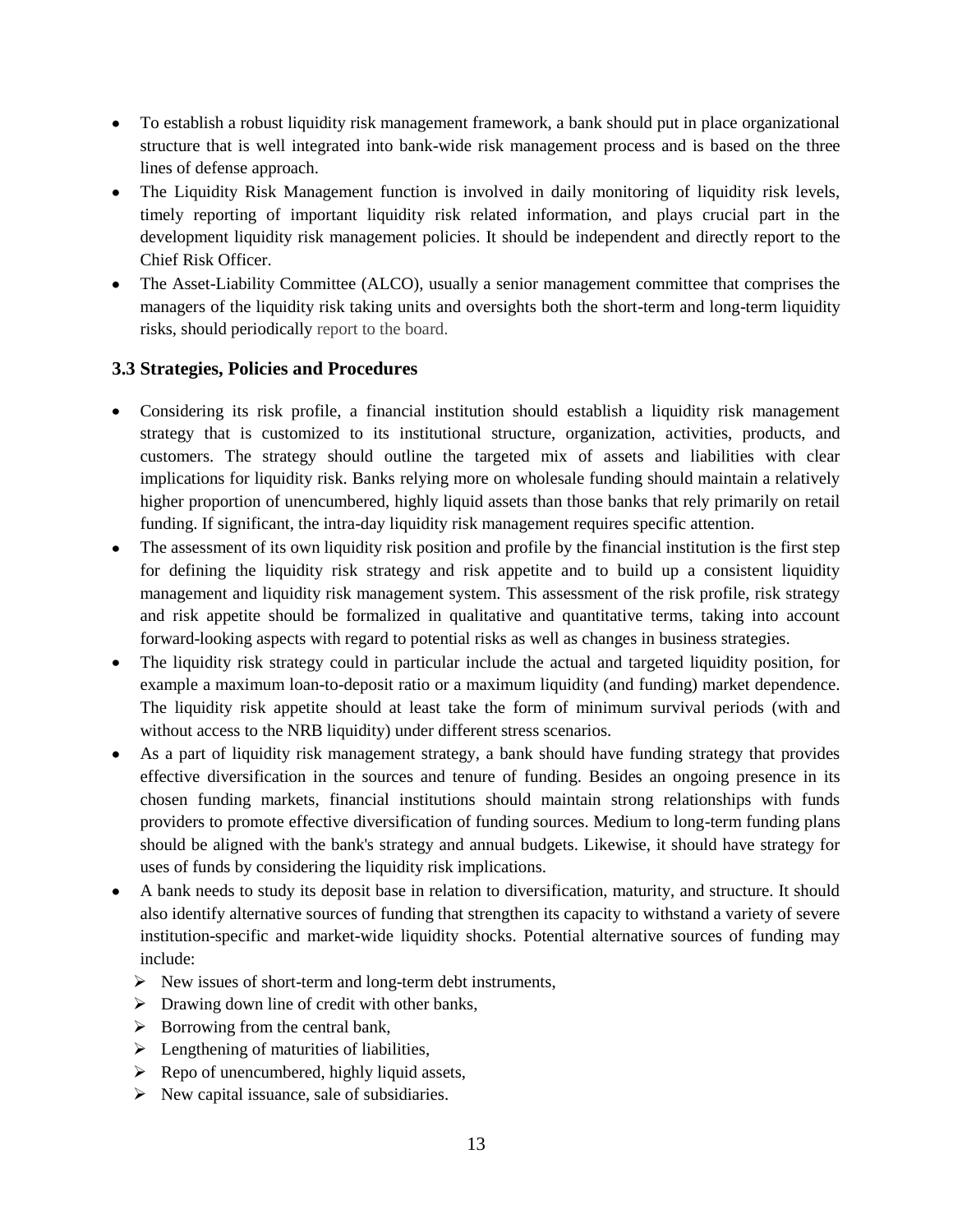- Policies and procedures should clearly define and describe risk management tools that the financial institution plans to use for assessment, monitoring and control of its liquidity risk. The steps involved in these tools should be documented and communicated throughout the organization. The policies should also include measurements of liquidity risk. In the future, financial institutions may use metrics such as Liquidity Coverage Ratio (LCR) and Net Stable Funding Ratio (NSFR).
- Policies should include clear definition of roles and responsibilities of individuals and teams performing liquidity risk management functions, including structural balance sheet management, pricing, marketing, management reporting, lines of authority and responsibility for liquidity decisions.

#### <span id="page-16-0"></span>**3.4 Limits and Early Indicators**

- To control its liquidity risk exposure and vulnerabilities, a financial institution should set limits on concentration of funding by counterparty, product type, currency, geographic market, etc.
- Limits should be used for managing day-to-day liquidity within and across the business lines both under normal and stress conditions. While assessing how limits would perform under stressed conditions, a financial institution should include measures aimed at ensuring that it can continue to operate in a period of market stress, institution-specific stress and/or a combination of two.
- A financial institution should also design a set of indicators to aid this process to identify the emergence of increased risk or vulnerabilities in its liquidity risk position or potential funding needs. Such early warning indicators should identify any negative trend and cause an assessment and potential response by management in order to mitigate the bank's exposure to the emerging risk.
- Early warnings can be qualitative or quantitative in nature and may include (but not be limited to):
	- $\triangleright$  Rapid asset growth funded by unstable large deposits,
	- $\triangleright$  Growing concentrations in either assets or liabilities,
	- $\triangleright$  Deterioration in quality of credit portfolio,
	- $\triangleright$  Significant deterioration in earnings performance or projections,
	- $\triangleright$  Increasing retail deposit outflows,
	- $\triangleright$  A large off-balance sheet exposure,
	- $\triangleright$  Deteriorating third party evaluation (negative rating) about the financial institution and negative publicity,
	- $\triangleright$  Unwarranted competitive pricing that potentially stresses the financial institutions.

#### <span id="page-16-1"></span>**3.5 Measurement and Monitoring**

- A financial institution should employ a range of customized measurement tools, or metrics, as there is no single metric that can comprehensively quantify liquidity risk. To obtain a forward-looking view of liquidity risk exposures, a bank should use metrics that assess the structure of the balance sheet, as well as metrics that project cash flows and future liquidity positions, taking into account off-balance sheet risks.
- The risk measurement tools should include vulnerabilities across normal and stressed conditions over various time horizons. Under normal conditions, prospective measures should identify needs that may arise from projected outflows relative to routine sources of funding. Under stress conditions, prospective measures should be able to identify funding gaps at various horizons.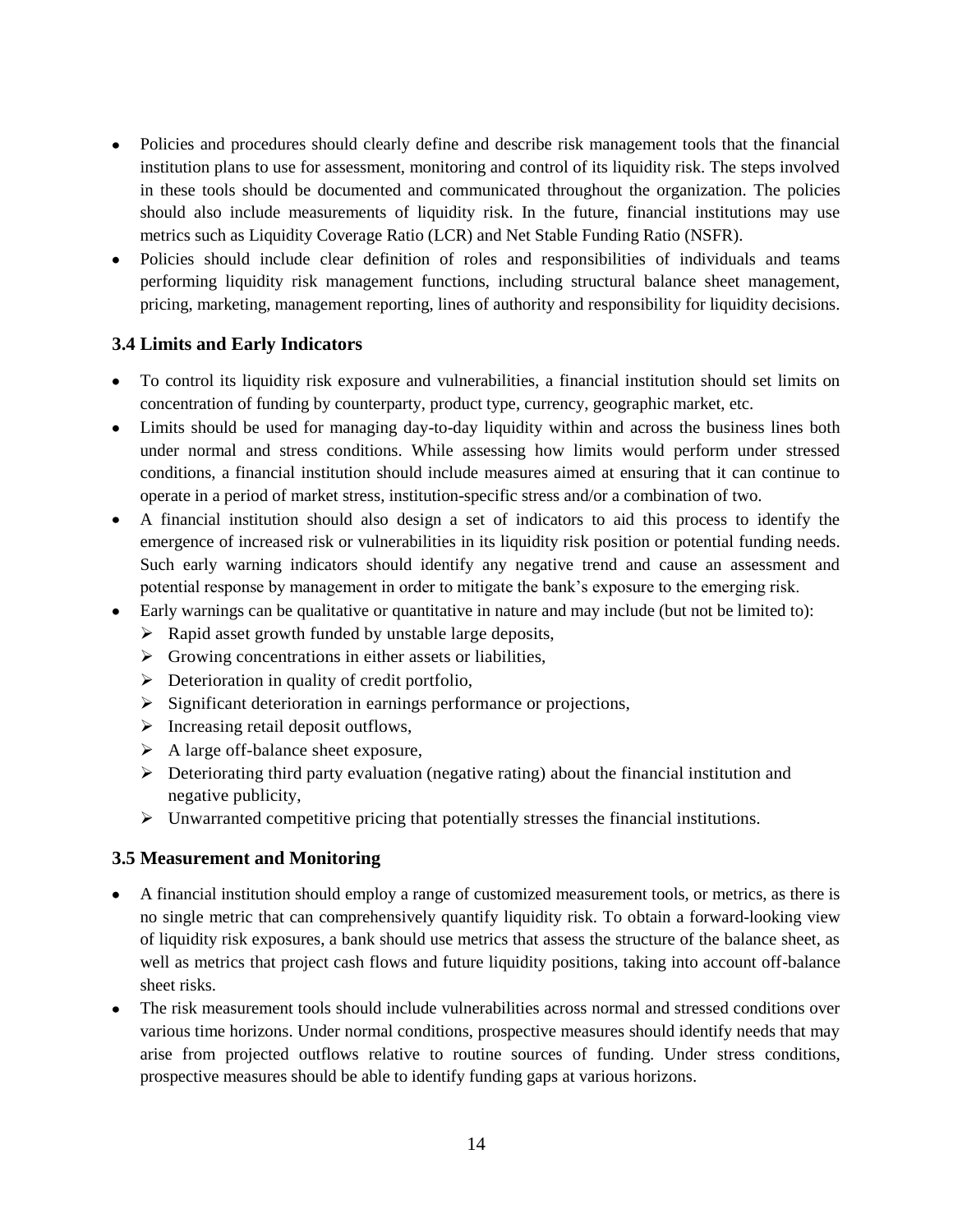- Liquidity gap analysis involves a critical role for assumptions in projecting future cash flows. A financial institution should take steps to ensure that its assumptions are reasonable and appropriate, documented and periodically reviewed, tested and approved. The assumptions of duration of demand deposits, revolving type loans, and other off-balance sheet items with uncertain cash flows and the availability of alternative sources of funds during times of liquidity stress are of particular importance.
- A financial institution should have a reliable management information system designed to provide the board of directors, senior management and other appropriate officials with timely and forwardlooking information on the liquidity position of the bank. Further, the banks should have a set of reporting criteria, specifying the scope, manner, and frequency of reporting for various recipients (such as the board, senior management, ALCO) and the parties responsible for preparing the reports.

# <span id="page-17-0"></span>**3.6 Reporting**

Timely and adequate reporting of risk-related information is especially important for effective liquidity risk management. The top-level management should be able to easily look at the flash reports related to liquidity risk from the financial institution's MIS itself. The management must decide on the different reports (including regulatory reports) that are to be forwarded to the board and/or senior management and the frequency of such reporting. Further, the major issues discussed and decisions made in the ALCO meetings should also be forwarded the board-level risk management committee.

#### <span id="page-17-1"></span>**3.7 Contingency Funding Plan**

- A Contingency Funding Plan is a set of predefined processes, actions and measures to be taken in case liquidity risks materialize. Contingency plans are designed for addressing short-term liquidity shortfalls in emergency situations such as those envisaged in stress scenarios. Therefore, they only have a real value if they are anchored in the liquidity management and operational framework of the group, are regularly tested and reviewed, and define responsibilities and contain a set of practical actions. They must be regularly reviewed and updated to reflect changing market conditions and the business and risk profile of the bank.
- Financial institutions must design and implement a Contingency Funding Plan (CFP) to meet funding needs under stress scenarios. Normally reliable funding can be seriously disrupted when put under stress. Hence, such funding plan is crucial for the financial institution's sustainability. CFPs should be commensurate with the financial institution's complexity, risk profile, scope of operations and role in the financial systems in which it operates. CFPs should include a clear description of a diversified set of viable, readily available and flexibly deployable potential contingency funding measures for preserving liquidity and making up cash flow shortfalls in various adverse situations.
- When developing a liquidity contingency plan, financial institutions should consider two types of liquidity crises: idiosyncratic, related to a liquidity problem in the financial institution itself, and market-wide, related to a liquidity crisis involving the whole financial system.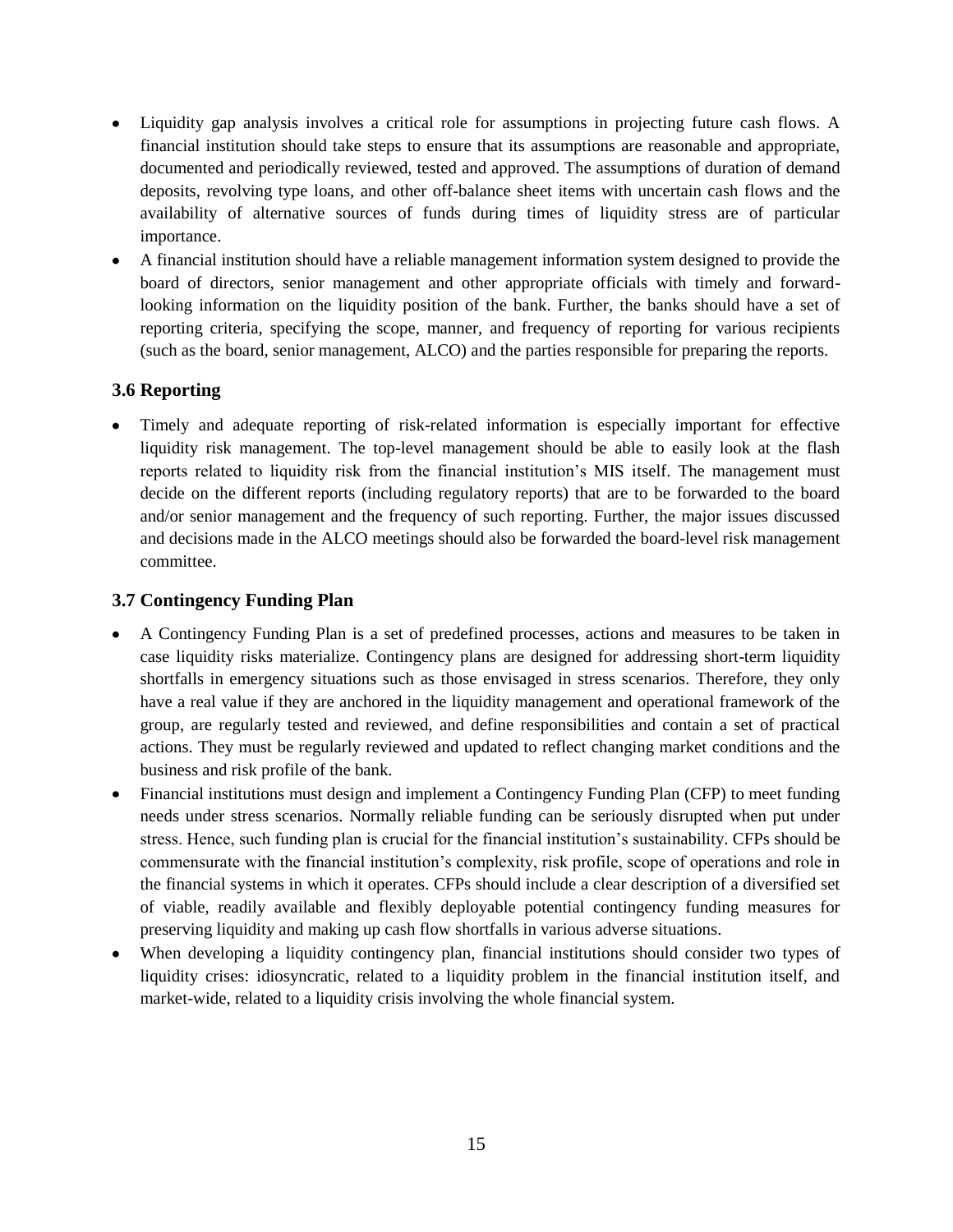# **IV – Operational Risk Management**

#### <span id="page-18-1"></span><span id="page-18-0"></span>**4.1 Overview**

Operational Risk is the risk of direct or indirect loss, or damaged reputation resulting from inadequate or failed internal processes, people and systems or external events. Operational risk has always been inherent to financial institutions and exists in all their activities.

Operational risk is a broad field and can be sorted into numerous sub-categories, such as ITrisk, outsourcing risk and operational risk in market activities.

The major sources for operational risk are:

- $\triangleright$  Inadequate procedures and controls,
- $\triangleright$  External and Internal frauds.
- $\triangleright$  IT related activities and system failures,
- $\triangleright$  Damage to physical assets,
- $\triangleright$  Execution, delivery, and process management

Effectively managing operational risk requires:

- $\triangleright$  Identification and assessment of the operational risk inherent in all material products, activities, processes and systems,
- A governance structure, effective governance in practice and a decision-making process for operational risk issues,
- $\triangleright$  A definition of operational risk appetite which is consistent with the risk strategy,
- $\triangleright$  A documented and effective organizational framework for operational risk management with an adequate segregation of functions between risk-taking units and operational risk controls units and clear assignment of tasks and responsibilities,
- An independent Operational Risk Management function,
- $\triangleright$  Adequate and effective human and technical resources available for the functions involved in operational risk management and control,
- $\triangleright$  An effective reporting system,
- $\triangleright$  Contingency planning for addressing failures due to operational risks.

## <span id="page-18-2"></span>**4.2 Organizational Structure**

- Financial institutions should develop a clear operational risk governance structure with well defined, transparent and consistent lines of responsibility. The governance structure should be commensurate with the nature, size, and complexity of the activities undertaken by the financial institution. However, in all cases, the operational risk governance function should be fully integrated into the financial institution's overall risk management governance structure.
- A sound operational risk management structure should rely on three lines of defense: the business line management, an independent Operational Risk Management function, and internal audit. How these three lines of defense are implemented in practice will vary according to the size, business and risk profile of the financial institution.
- The business line should be responsible for identifying and managing risks inherent in the products, activities, process, and systems for which it is accountable. The Operational Risk Management (ORM) function is mainly responsible for independent review of processes put in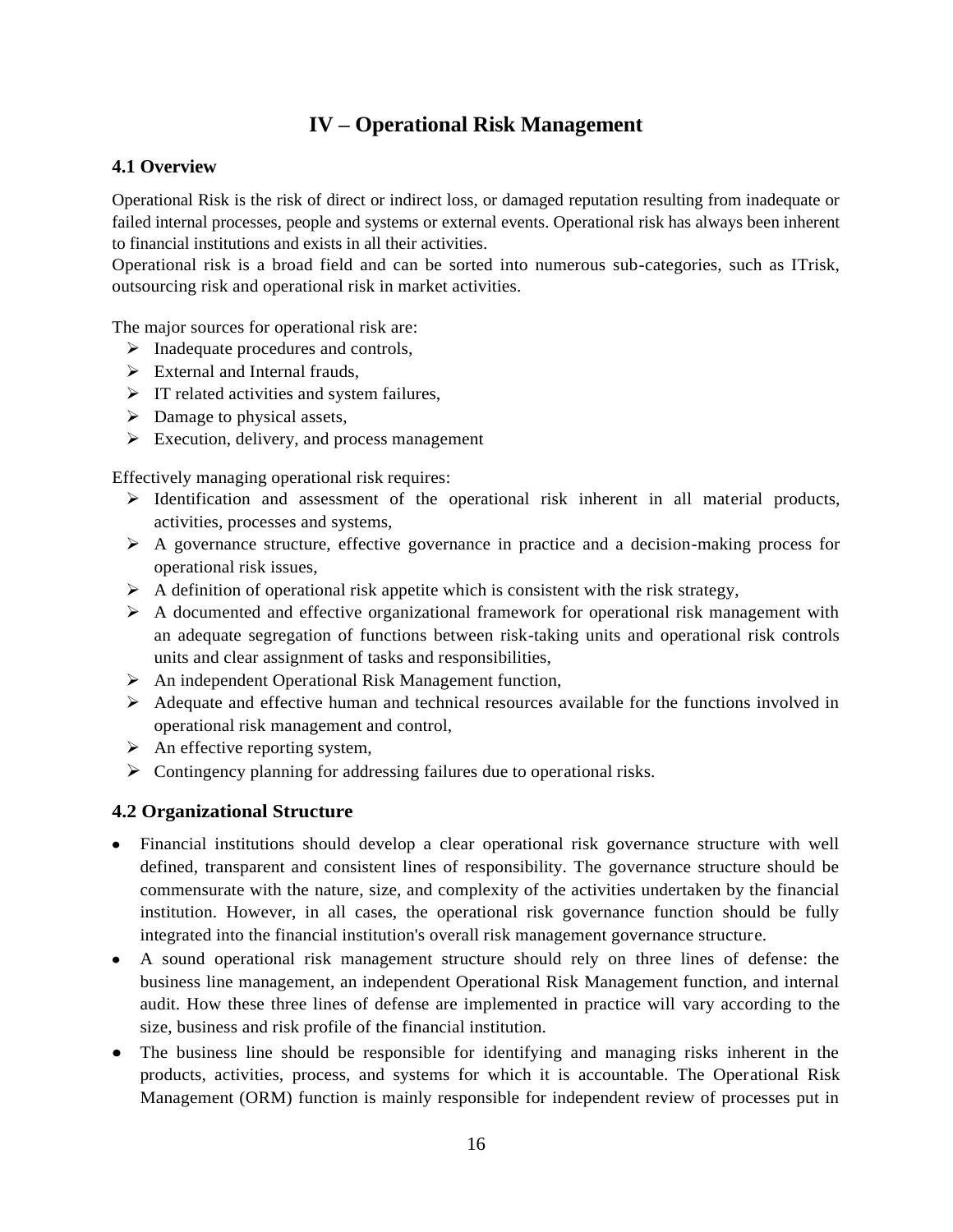place to control operational risk, and for measurement and reporting of the operational risk. In larger financial institutions, the ORM function will also be responsible for design, maintenance, and ongoing development of the operational risk framework. This function should directly report to the chief risk officer of the financial institution.

## <span id="page-19-0"></span>**4.3 Strategies, Policies and Procedures**

- Based on the financial institution's risk profile, the operational risk strategy must clearly articulate the nature, types, and levels of risk that the institution is willing to take (risk appetite). While formulating the strategy, the board must understand not only the level and complexity of risks inherent in the financial institution's activities, products, services, and systems, but also the expected outcome of not undertaking certain activities or systems. The operational risk strategy should take into account forward-looking aspects with regard to potential risks as well as changes in business strategies.
- Operational risk policies and procedures should include all the relevant operational risk areas and establish a minimum set of operating instructions to have an effective risk management. They should be adequately documented, regularly updated, and available to all relevant staff. These policies and procedures should be aligned to the overall strategy and should support continuous improvement of risk management. They should be periodically reviewed by the senior management.
- Policies should clearly define operational risk and related losses.Financial institutions that do not adequately describe and classify operational risk and loss exposure may significantly reduce the effectiveness of their framework.
- These policies and procedures should describe the risk assessment tools and how they are used. Further, they must provide for a common taxonomy of operational risk terms to ensure consistency of risk assessment, measurement, and reporting.
- There must be different policies and procedures for undertaking existing and new activities. There should be tests and more rigorous assessments before undertaking new activities such as launching a new product or opening a new branch.
- The operational risk policies should include clearly assigned authority, responsibility, and reporting relationships to encourage and maintain accountability.

## <span id="page-19-1"></span>**4.4 Assessment and Measurement**

- Financial institutions must identify and assess the operational risk inherent in all products, activities, processes, and systems. The business line should assess for itself the relevant operational risks in their operations considering both internal and external factors. The second line of defense should challenge the business line's inputs to and outputs from, the financial institution's risk management systems.
- To ensure an adequate risk management framework based on their specific situation, historical observations and internal assumptions, financial institutions should quantify their operational risks and not only rely on standard calculation.
- The financial institutions must systematically track and record all relevant operational risk data, such as frequency, severity, operational risk losses, and other information on individual loss events or near misses. Analysis of loss events and near misses provide insight into the causes of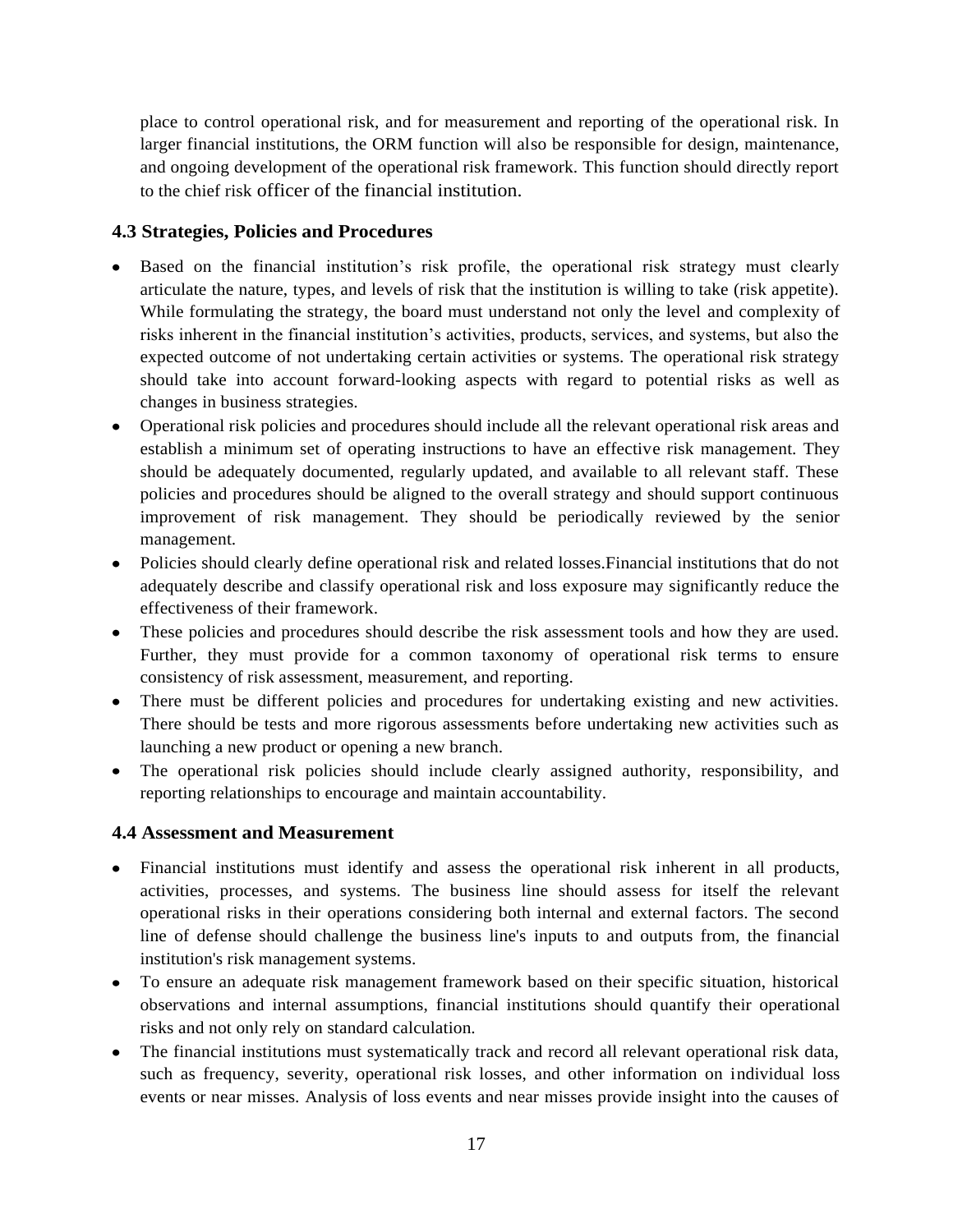large losses and information on whether control failures are isolated or systematic. It is also useful to monitor operational risk events affecting other financial institution, as far as available and relevant. Such data may be helpful for predicting future events and losses.

- Business Process Mapping tools should be used for operational risk assessment: identification of key steps in business processes, activities and organizational functions, can reveal individual risks, risk interdependencies, and areas of control or risk management weaknesses.
- Scenario analysis are also useful tools to assess operational risk, by obtaining expert opinion of business lines and risk managers to identify potential operational risk events and assess their potential outcome.
- Specific attention should be devoted to low-frequency high-severity operational risk events (e.g. major fraud, bribery, etc.) which could deserve a specific process, in particular with regard to the timely information of the top management.

# <span id="page-20-0"></span>**4.5 Monitoring and Reporting**

- Senior management should implement a process to regularly monitor operational risk profiles and material exposures to losses. Regular monitoring enables timely detection and correction of deficiencies in procedures, controls, and systems thereby substantially reducing the frequency and severity of risk events.
- Operational risk management and monitoring require an adequate internal reporting framework for making regular reports to the appropriate levels of the institution, to inform the senior management and the board on the implementation of the risk strategy and the extent to which the risk appetite is reflected in actual risks being taken by the financial institution. The reports should be comprehensive, accurate, consistent and actionable across business lines and products.
- The reporting on operational risk should be adequately structured to meet the needs of the appropriate management levels and of business and control units.
- Operational risk reports may contain internal financial, operational, and compliance indicators, as well as external market or environmental information about events and conditions that are relevant to decision making.
- Operational risk reports should include:
	- $\triangleright$  Monitoring indicators;
	- $\triangleright$  Breaches of the bank's risk tolerance level, as well as thresholds and limits;
	- $\triangleright$  Details of recent significant internal operational risk events and losses; and,
	- $\triangleright$  Relevant external events and any potential impact on the financial institution and operational risk capital.

## <span id="page-20-1"></span>**4.6 Contingency Planning**

- The partial or complete failure of one or several critical business processes or products represents a material operational, as well as reputational risk, for any institution. Planning is required for the actions which the bank may take in response to failures.
- Contingency Planning refers to the set of predefined processes, actions and measures to be taken in case significant operational risks materialize, to enable the financial institution to face emergency situations. It should be implemented especially for all high-severity operational risks, which have the potential to disrupt the daily business or threaten the existence of the institution.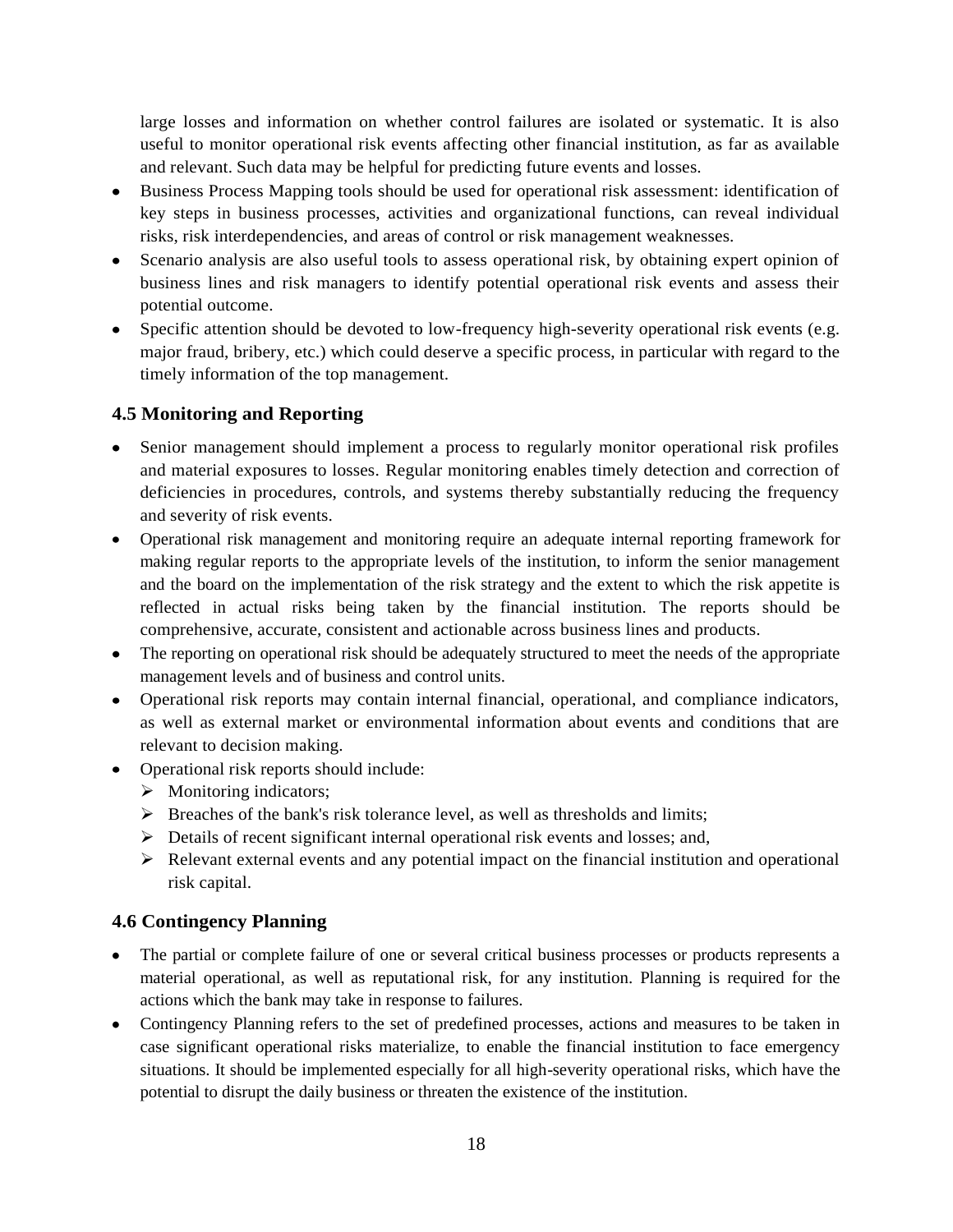- Business Continuity Management relates to the measures to ensure that critical business processes can be continued in the event of an emergency and the activities necessary to return to business as usual levels. IT continuity management is an integral part of the Business Continuity Management.
- Business Continuity Plans (BCP) describe plans that allow an organizational unit's time-critical activities and business processes to restore operational status in the event of an emergency. A Business Continuity Plan defines strategies and options for various scenarios relating to a specific area and its processes. The BCP should identify all time-critical activities, business processes or resources and determines their maximum tolerable downtimes.
- Plan should be tested periodically to ensure that they are likely to be effective in case of need. $\bullet$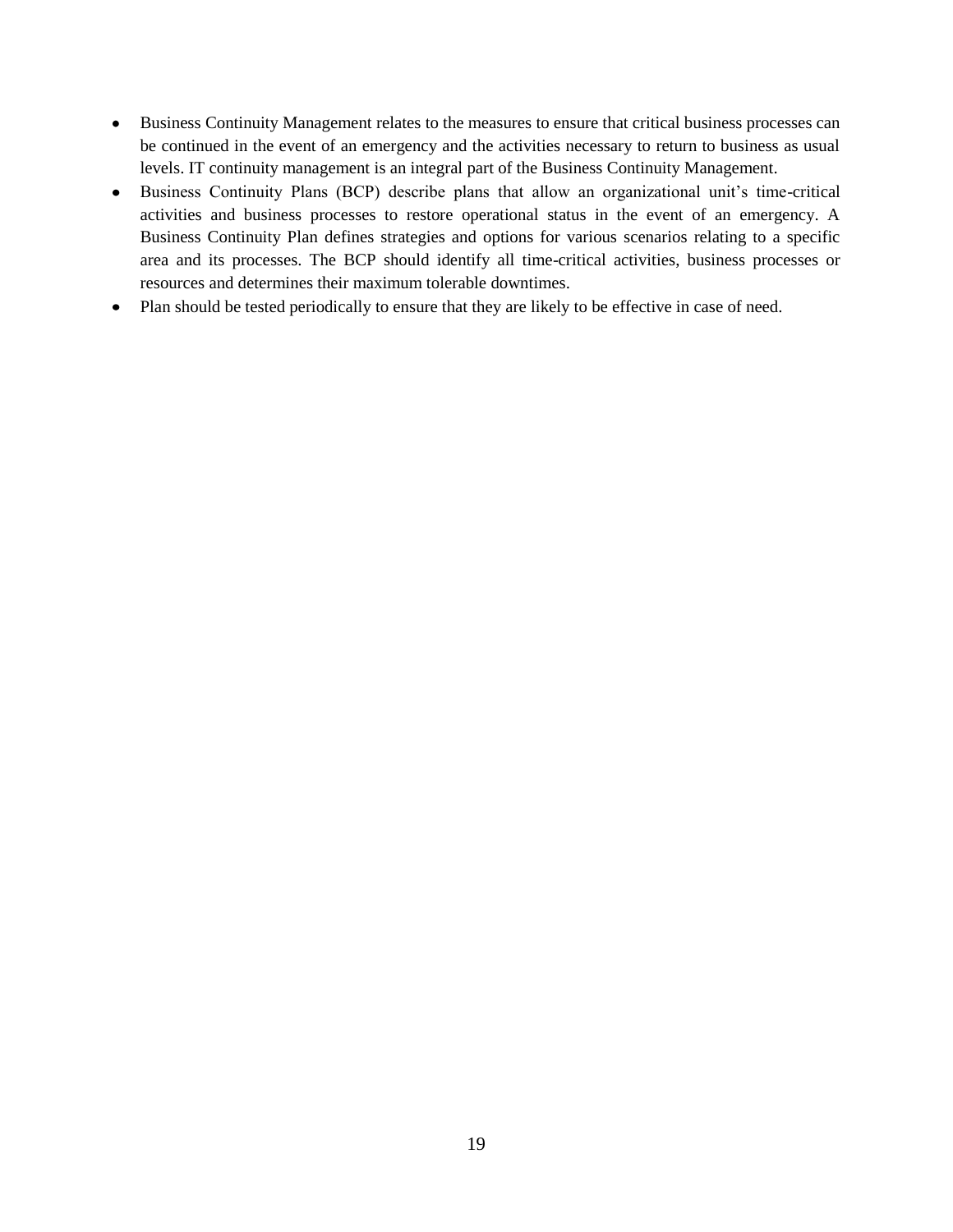# **V – Market Risk Management**

## <span id="page-22-1"></span><span id="page-22-0"></span>**5.1 Overview**

Market risk is defined as the risk of losses resulting from movements in market prices that adversely affect the value of on- and off-balance-sheet positions of financial institutions. Financial institutions may be exposed to market risk in a variety of ways. Market risk takes various forms:

- Foreign exchange risk, commodities risk throughout the institution,
- Position risks arising from interest rate related financial instruments and equities (both cash and derivatives),
- Concentration risk in the trading book as well as in the banking book.

Foreign exchange risk is the risk of losses arising from the movement of foreign currency exchange rates. While foreign exchange risk is categorized separately from other types of market risk in the NRB Directive, its management should follow the same structure and mechanisms.

Commodities risk is the risk of losses due to positions in commodities and trading in commodities-related financial instruments. It includes basis risk, interest rate risk, forward gap risk etc. It incorporates variations in the "convenience yield" between derivatives positions, such as forwards and swaps, and cash positions in the commodity.

Position risk is the risk of loss on debt or equity instruments held in the trading book. A distinction should be made between debt instruments and equity instruments. Debt instruments are subject to general interest rate risk (related to maturity or duration of an instrument) as well as to specific interest rate risk (risk of losses resulting from changes in the creditworthiness of the single issuer). Equity instruments are subject to a general market risk component (i.e. the risk of losses caused by changes in the whole market) and specific market risk component (i.e. the risk of losses caused by price movements related to a single issuer).

Concentration risk relates to concentration and correlation factors in market transactions (not captured throughout the broader analysis of credit concentration risk). Financial institutions should assess if there is a concentration of instruments that may react in the same manner to a specific market event. It should also be pointed out that net positions may potentially conceal large gross underlying positions that can give rise to significant concentration risk.

Adequate market risk management practices vary widely across financial institutions depending on the nature, complexity and diversity of their market activities. Financial institutions should have robust governance arrangements, including a clear organizational structure with well-defined, transparent and consistent lines of responsibility and effective processes to identify, measure, manage, monitor and report the risk they are or might be exposed to.

## <span id="page-22-2"></span>**5.2 Organization Structure**

• The organization of the market risk management varies depending on the nature, size and scope of business activities of the financial institution. It should be aligned with the risk profile of the financial institution and the overall risk strategy set by the board, with clear lines of authority. The risk-taker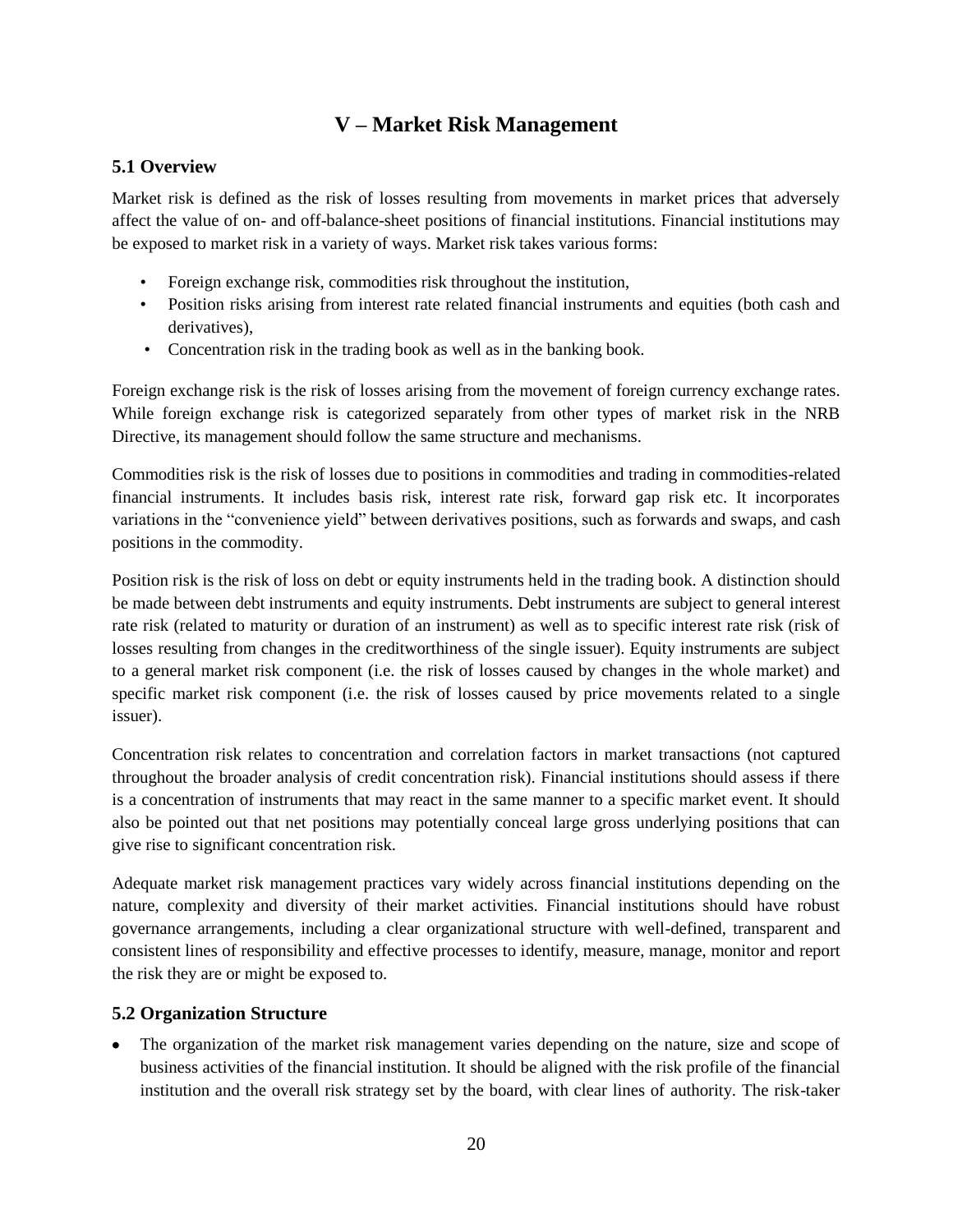units should be aware of the organization's risk profile, products and limits assigned to them. The market risk management function should be independent with clear reporting lines. For proper management of market risk, financial institutions should set up committees at various level including a Risk Management Committee, and an Asset-Liability Management Committee (ALCO).

- The Risk Management Committee (RMC) involves board members and supervises overall risk management functions of the financial institution. The RMC should ensure that the bank has complete, clear, comprehensive, well-documented policies and procedural guidelines regarding the management of market risk. Policies and procedural guidelines should be approved by the board and after that disseminated downward the hierarchy. It must assess the strength of management information system for adequate risk reporting and ensure robustness of financials models in the management of market risk.
- The Asset-Liability Management Committee (ALCO) is responsible for the supervision/management of Market Risk. It may monitor maturity mismatch, gap identification, market risk inherent to new products, structure and composition of the financial institution's assets.
- The first line of risk management functions in the business units (i.e. *Middle office*), where market risk arises, monitors, measures, and analyzes risks inherent to market operations and prepares reports for senior management and ALCO. Depending on the size, complexity and diversity of their activities, financial institutions must select various methods and methodologies, ranging from simple gap analysis to computerized modeling techniques.

## <span id="page-23-0"></span>**5.3 Strategy Policies, and Procedures**

- Based on its risk profile and the level of market risk it is willing and/or able to take, the financial institution should develop a strategy to manage its market risk. The market risk strategy should be aligned with the institution's objectives, risk appetite and risk tolerance. Approved by the board, the market risk management strategy should be well communicated within the financial institution. The market risk strategy should be periodically updated (at least once a year and immediately in case of change in market activity), and regularly reviewed to accommodate changes in business/strategic plan and significant developments in the external operational environment.
- Policies and procedures should clearly define and describe risk management tools that the financial institution plans to use to effectively identify, measure, manage, monitor and report the market risk to which it is exposed. The various steps should be documented and communicated throughout the organization.
- Policies should include clear definitions of roles and responsibilities of individuals and teams performing market risk management functions, including structural balance sheet management, pricing, marketing, management reporting, lines of authority and responsibility for market related decisions.
- Specific policies and procedures should be put in place for new products and activities.

## <span id="page-23-1"></span>**5.4 Limits and indicators**

An important dimension of the market risk management framework is the quantification of market risk which the financial institution faces, taking into account the institution's current portfolio and a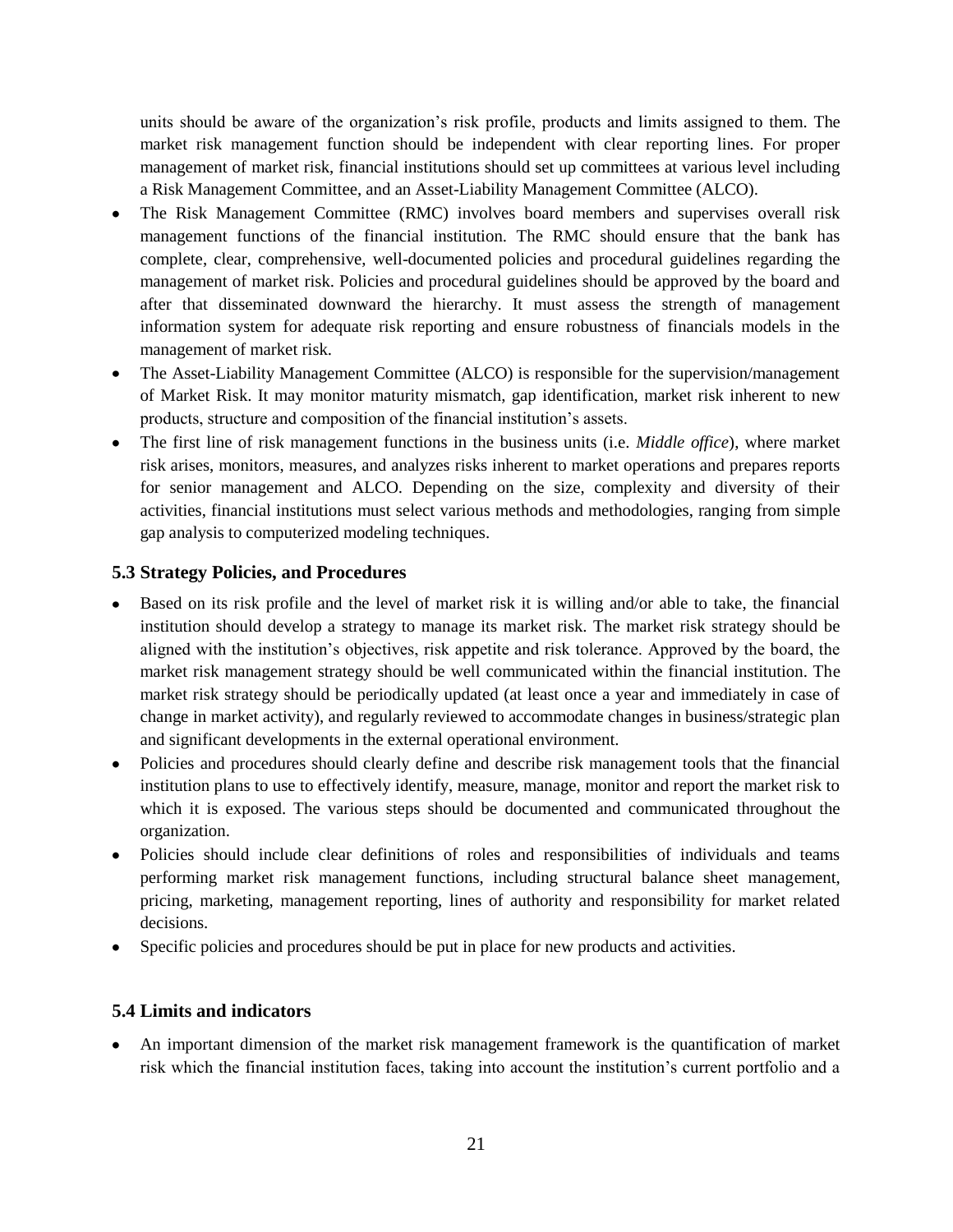forward-looking perspective based on budget figures as well as on behavioral approaches of on- and off-balance sheet items that can broadly differ with the contractual approach.

- To control its market risk exposure and vulnerabilities, a financial institution should set limits. The limit system should be established, taking into account the institution's risk appetite, in order to mitigate market risk, taking due account of risk concentrations.
- Financial institutions must set limits based on portfolio, type of activity, product and strategy. Risktaking units must have procedures for activities, which aid risk-takers to understand their limits and to ensure they operate within the approved limits. Limit breaches should be immediately escalated to senior management as and when they occur.
- Different sets of limits should be put in place to cover intraday and overnight exposures. While assessing how limits would perform under stressed conditions, a financial institution should include measures aimed at ensuring that it can continue to operate in a period of market stress, institutionspecific stress and/or a combination of two.
- Common approaches to measuring and limiting market risk are:
	- Formulate detailed structure of market risk limits that are consistent with the institution's risk appetite, risk profile and capital strength,
	- Set limit on open positions in each type of product, limit may be based on nominal size or /and percentage of position,
	- Set limit on concentration and identify areas of diversification of investment,
	- Use appropriate quantitative techniques, such as Value-at-Risk, to identify and measure market risk.
- In addition, financial institutions should design a set of indicators to identify the emergence of increased risk or vulnerabilities in their market exposures.

## <span id="page-24-0"></span>**5.5 Measurement and Monitoring**

- Measuring market risk is crucial for estimating potential losses to the financial institutions in event of any loss. It also helps them to ensure that potential losses resulting from market risk fall within their risk appetite and would not substantially erode capital and earnings.
- Financial institutions should ensure they have in place appropriate management information system (MIS) for accurate and timely identification, aggregation, monitoring, controlling, and reporting of market risk and aid it developing market risk reports to board and senior management.
- Financial institutions should monitor their market risk by using different techniques and models. They should ensure that at any time their exposures fall within their market risk tolerance. To strengthen the monitoring, financial institutions may conduct stress testing to assess the vulnerability of their strategies and positions. The selection of stress test scenarios must suit the size, complexity and diversity of activities. While considering stress test, emphasis should be placed on concentration of instruments and markets, when positions are difficult to liquidate under stressful situations.
- Internal audit plays a vital role in the monitoring and control of market risk by reviewing and  $\bullet$ validating the market risk measurement process regularly; it also contributes to ensuring the accuracy of data entered in risk models, validity of risk models and risk measurement calculations, reasonableness of scenarios and assumptions.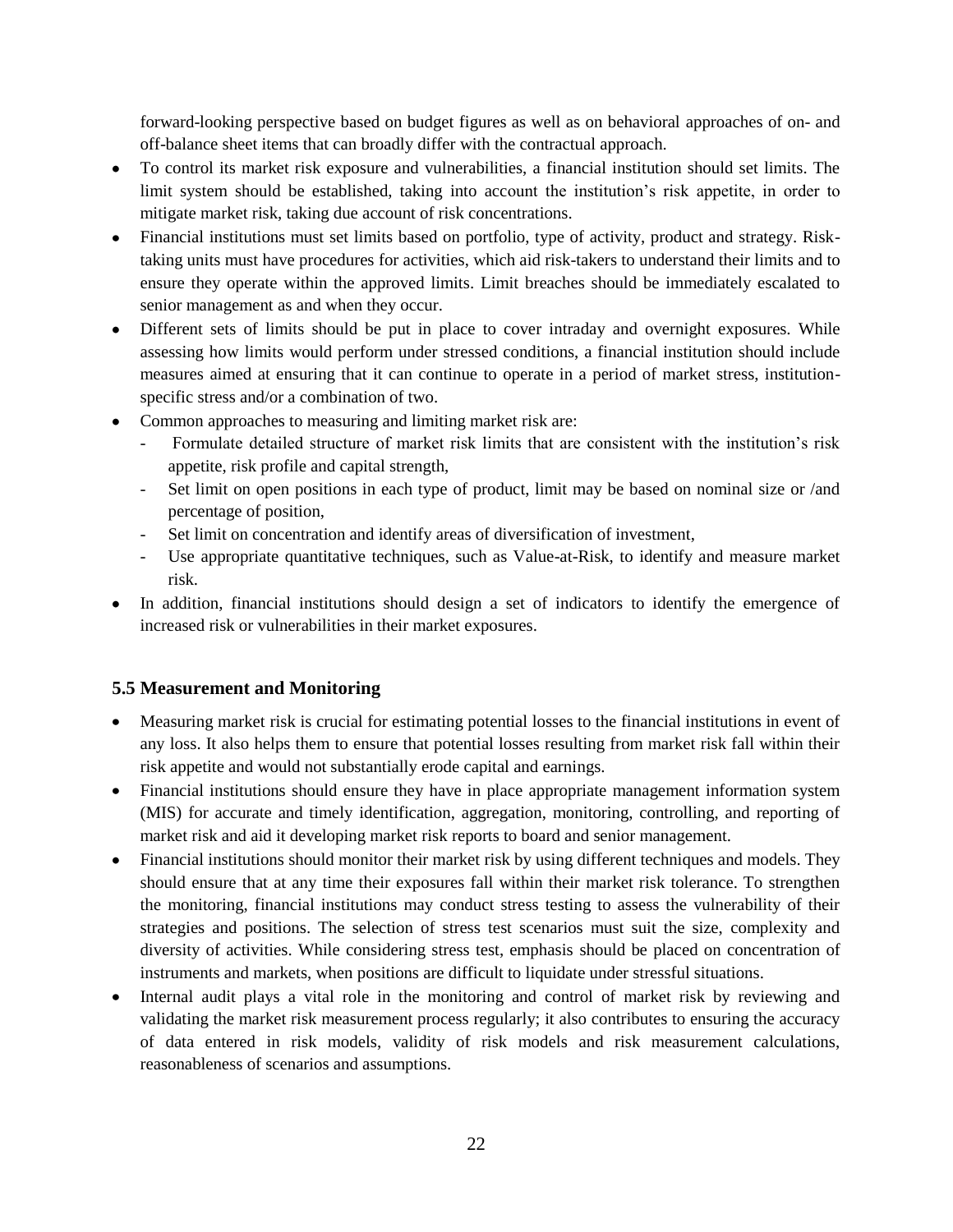#### <span id="page-25-0"></span>**5.6 Control of market risk**

- To reduce their market risk exposure, financial institutions should ensure adequate training and  $\bullet$ segregation of duties among front, middle and back office.
- The FI's management information system should generate periodic reports that depict the actual size,  $\bullet$ return, risk, potential profit or loss etc. of the exposure and such report should be forwarded to board and senior management for review
- Financial institutions should have adequate internal controls to ensure proper risk management  $\bullet$ process. These internal controls should be an integral part of the institution's overall risk management system. They should promote effective and efficient operations, reliable financial and regulatory reporting, and compliance with regulatory requirements.
- Appropriate contingency plans should be put in place.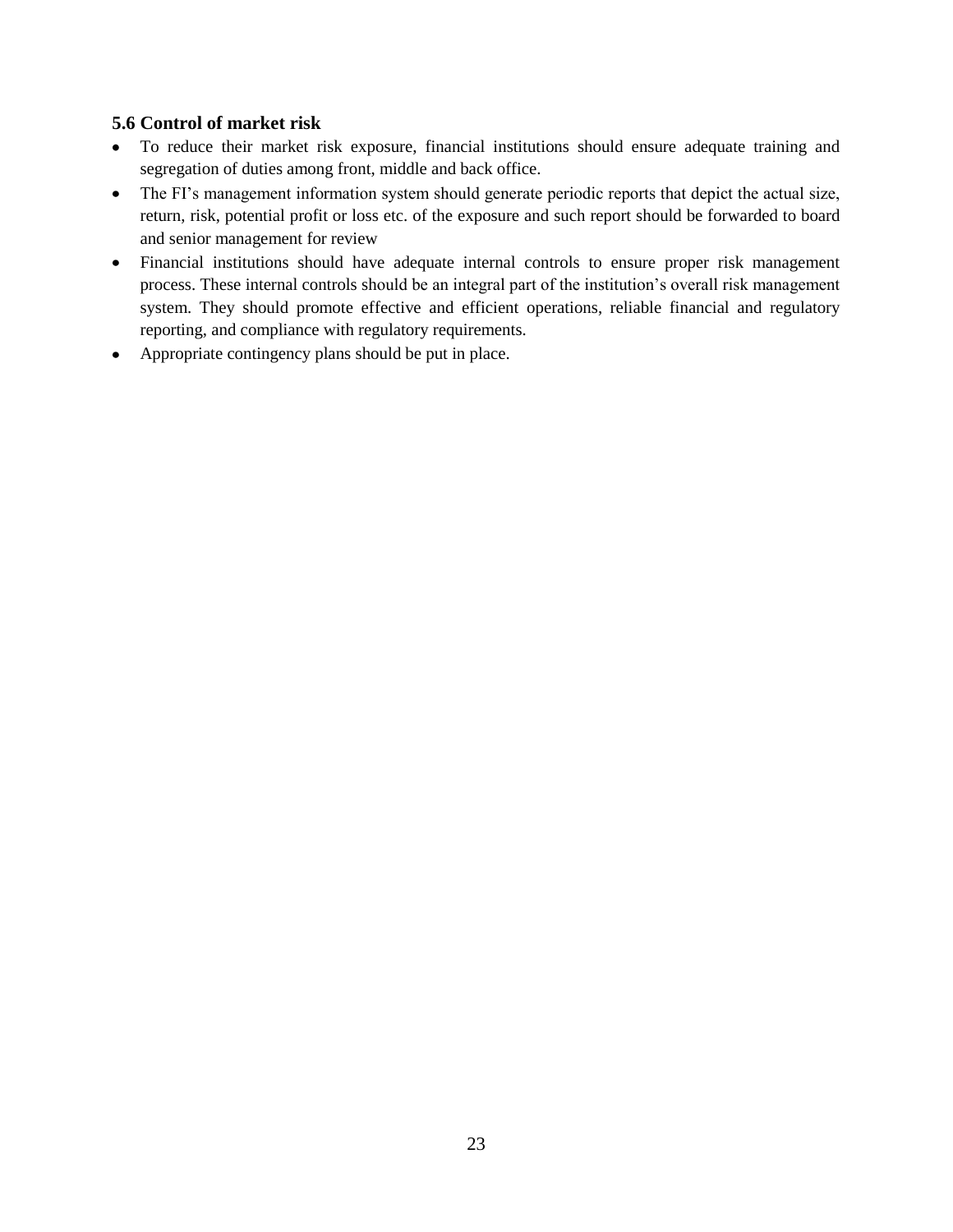# **VI – Interest Rate Risk Management**

## <span id="page-26-1"></span><span id="page-26-0"></span>**6.1 Overview**

Interest rate risk is the exposure of a financial institution's condition to the adverse movement in interest rate. Changes in interest rates affect an institution's earnings and also affect the underlying value of the institution's assets, liabilities and off-balance-sheet instruments. Interest rate risk encompasses:

- Risks related to mismatches in the timing of repricing of assets and liabilities and off-balance sheet positions (repricing risk); exposures will vary according to the nature of the change in interest rates: there are particular risks arise from changes in the slope and the shape of the yield curve (yield curve risk);
- Risks arising from hedging exposure to one interest rate with exposure to a rate which reprices under slightly different conditions (basis risk), and
- Risks arising from options, including embedded options.

When assessing interest rate risk, two different, but complementary, perspectives have to be considered. The earnings perspective focuses on the sensitivity of earnings in the short-term to interest rate movements. The economic value perspective focuses on the sensitivity of the economic values of on- and off-balance sheet positions. It provides a more comprehensive view of the potential long-term effects of changes in interest rates than is offered by the earnings perspective.

Financial institutions should have in place robust governance arrangements, including a clear organizational structure with well-defined, transparent and consistent lines of responsibility, effective processes to identify, manage, monitor and report the risk they are or might be exposed to. They should have adequate internal control mechanisms and systems for the identification, evaluation and management of the risk arising from potential changes in interest rates that affect their non-trading activities.

## <span id="page-26-2"></span>**6.2 Organization Structure**

- The organization of the interest risk management depends on the nature size and scope of activities of the financial institution, the complexity and nature of its business, as well as on the level of interest rate risk exposure.
- Risk management function should be engaged in monitoring interest rate risk levels, setting out interest rate risk indicators, timely and accurate reporting of important interest risk related information, and in the development interest risk management policies. This head of this function should directly report to the Chief Risk Officer.
- Financial institutions should clearly define the individuals and/or committees responsible for managing interest rate risk and should ensure that there is adequate separation of duties in key elements of the risk management process to avoid potential conflicts of interest.
- Depending on the size, risk exposure, and diversity of activities, financial institutions may establish an Asset Liability Committee (ALCO) to oversee the management of interest rate risks as well as the financial institution's funding, balance sheet management etc.
- An appropriate Management Information System (MIS) should be implemented to identify, measure, monitor, control and report interest rate risk related reports to senior management and the board.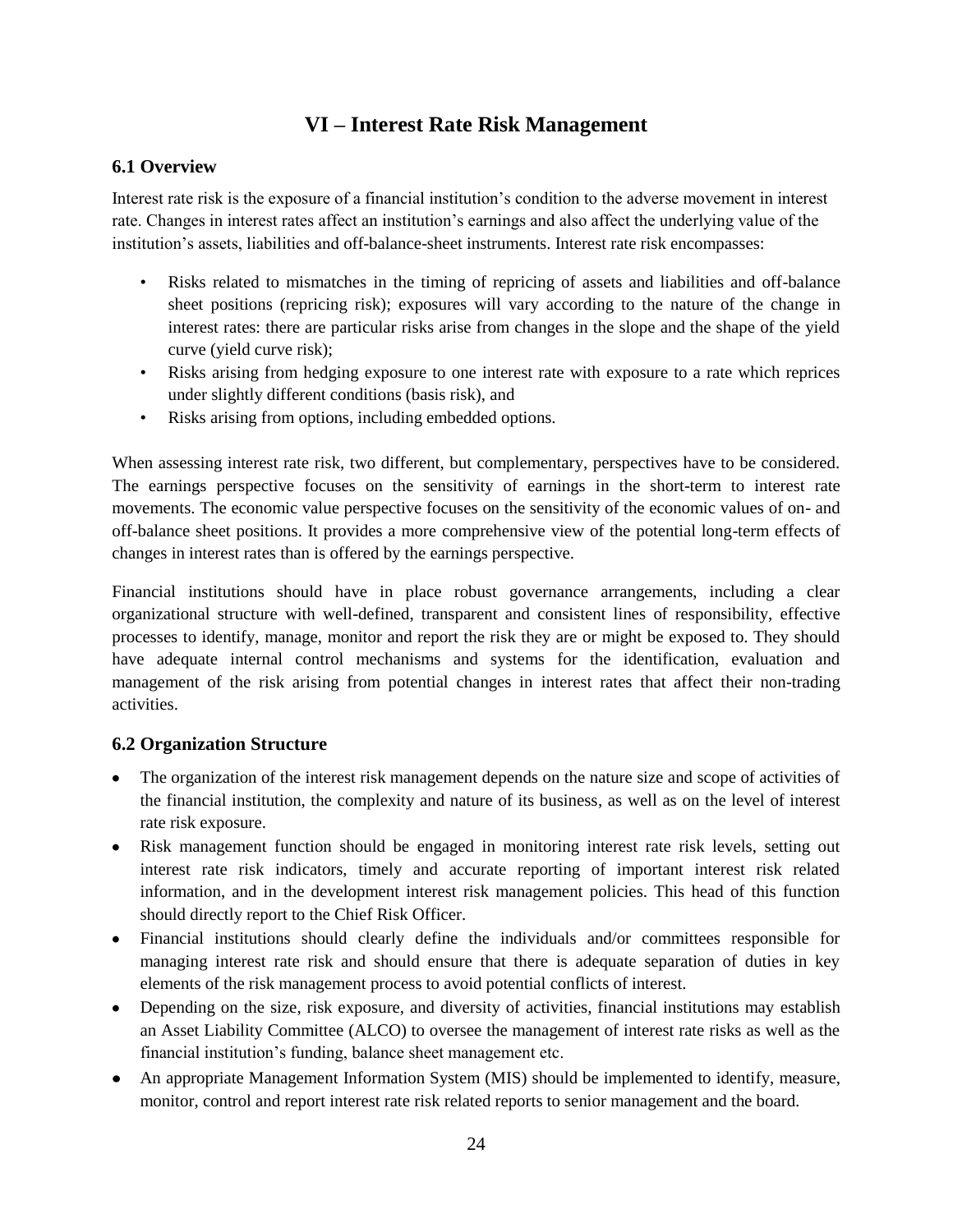#### <span id="page-27-0"></span>**6.3 Strategies, Policies and Procedures**

- Based on their risk profile, financial institutions should establish an appropriate interest rate risk strategy, taking into account composition, tenure and diversification of loans, deposit and investment. As interest rate risk strategy taken by financial institutions has a significant impact on profitability and capital. The strategy should therefore reflect a proper alignment between interest rate risk profile and business plans and should have proper risk management system in place.
- Financial institutions must have appropriate strategies, policies and procedures in place to perform effective risk management that maintains interest rate risk within prudent levels, as is essential for the safety and soundness of the institution.
- Interest rate risk policies and procedures should be clearly defined and consistent with the nature and complexity of their activities. They should delineate a clear set of institutional procedures for acquiring specific instruments, managing portfolios, and controlling the total interest rate risk exposure. All interest rate risk policies should include specific procedures and approvals necessary for exceptions to policies. They should be reviewed periodically and revised as needed.

#### <span id="page-27-1"></span>**6.4 Limits**

- Interest rate risk policies should identify quantitative parameters that define the acceptable level of interest rate risk for the bank. Financial institutions must establish and enforce operating limits and other practices that maintain exposures within levels consistent with the internal policies.
- Based on the size, complexity and diversity of activities, limits should be further specified for certain types of instruments, portfolios, and activities. Further specific procedures and approvals necessary for exceptions to limits, and authorizations.

## <span id="page-27-2"></span>**6.5 Measurement and Monitoring**

- Financial institutions should set up appropriate interest rate risk measurement systems that capture all material sources of interest rate risk and that assess the effect of interest rate changes consistent with the scope of their activities. In measuring interest rate risk, financial institution can consider:
	- Re-pricing risk,
	- Yield curve risk,
	- Basis risk,
	- Optionality risks,
	- Fee-based and any other income sensitive to changes in interest rates.
- The assumptions underlying the system should be reasonable and clearly understood by those engaged in the management of interest rate risk. Financial institutions must have an integrated view of interest rate risk across activity, products and business lines.
- Risk measurement systems should evaluate concentrations of positions taken and ensure interestsensitive positions are commensurate with the complexity and risk inherent in those positions. Financial institutions may use quantitative techniques to capture interest rate risk but techniques used for measuring and reporting interest rate risks should be independently validated and regularly reviewed.
- Financial institutions should:  $\bullet$ 
	- Assess all material interest rate risk they are exposed to,
	- Adopt internationally accepted financial concepts and risk measurement techniques; and